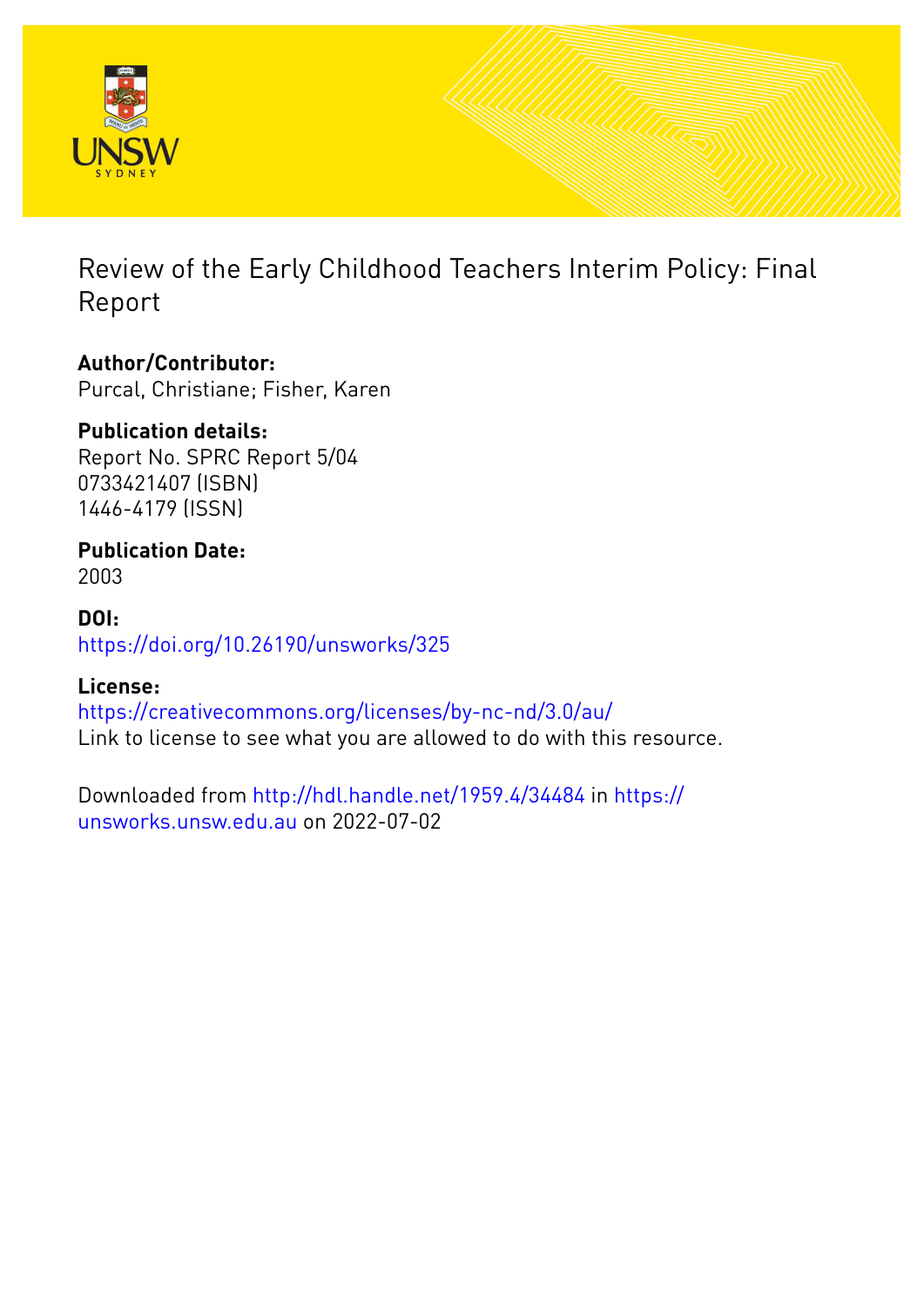

# **REVIEW OF THE EARLY CHILDHOOD TEACHERS SHORTAGE INTERIM POLICY**

Final Report

FOR THE NSW DEPARTMENT of Community Services, Office of Childcare

**SPRC Report 5/04** 

**Social Policy Research Centre**  June 2004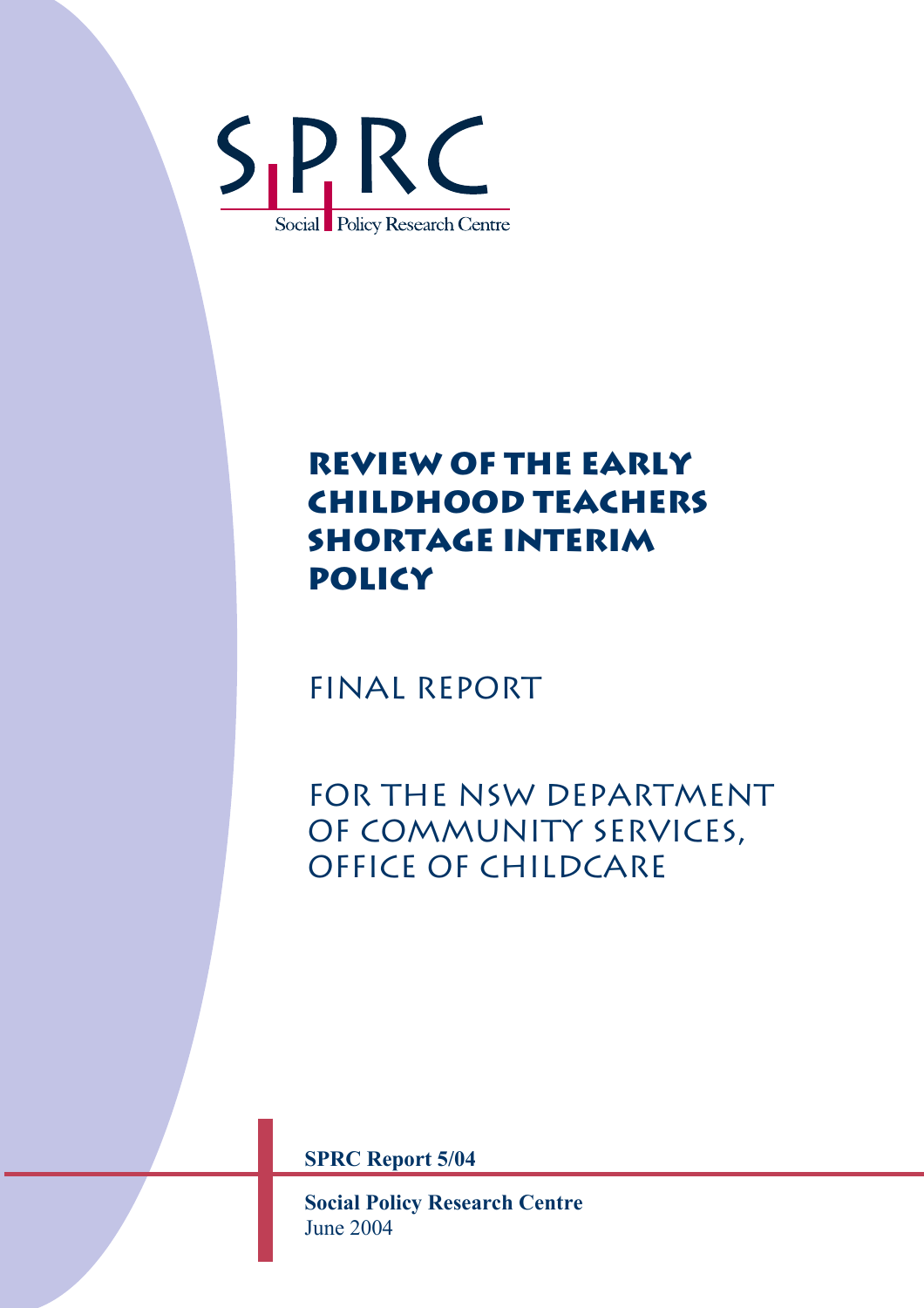For a full list of SPRC Publications see, www.sprc.unsw.edu.au or contact: Publications, SPRC, University of New South Wales, Sydney, NSW, 2052, Australia. Telephone: +61 (2) 9385 7800 Fax: +61 (2) 9385 7838 Email: sprc@unsw.edu.au

> ISSN 1446 4179 ISBN 0 7334 2140 7

> > December 2003

The views expressed in this publication do not represent any official position on the part of the Social Policy Research Centre, but the views of the individual authors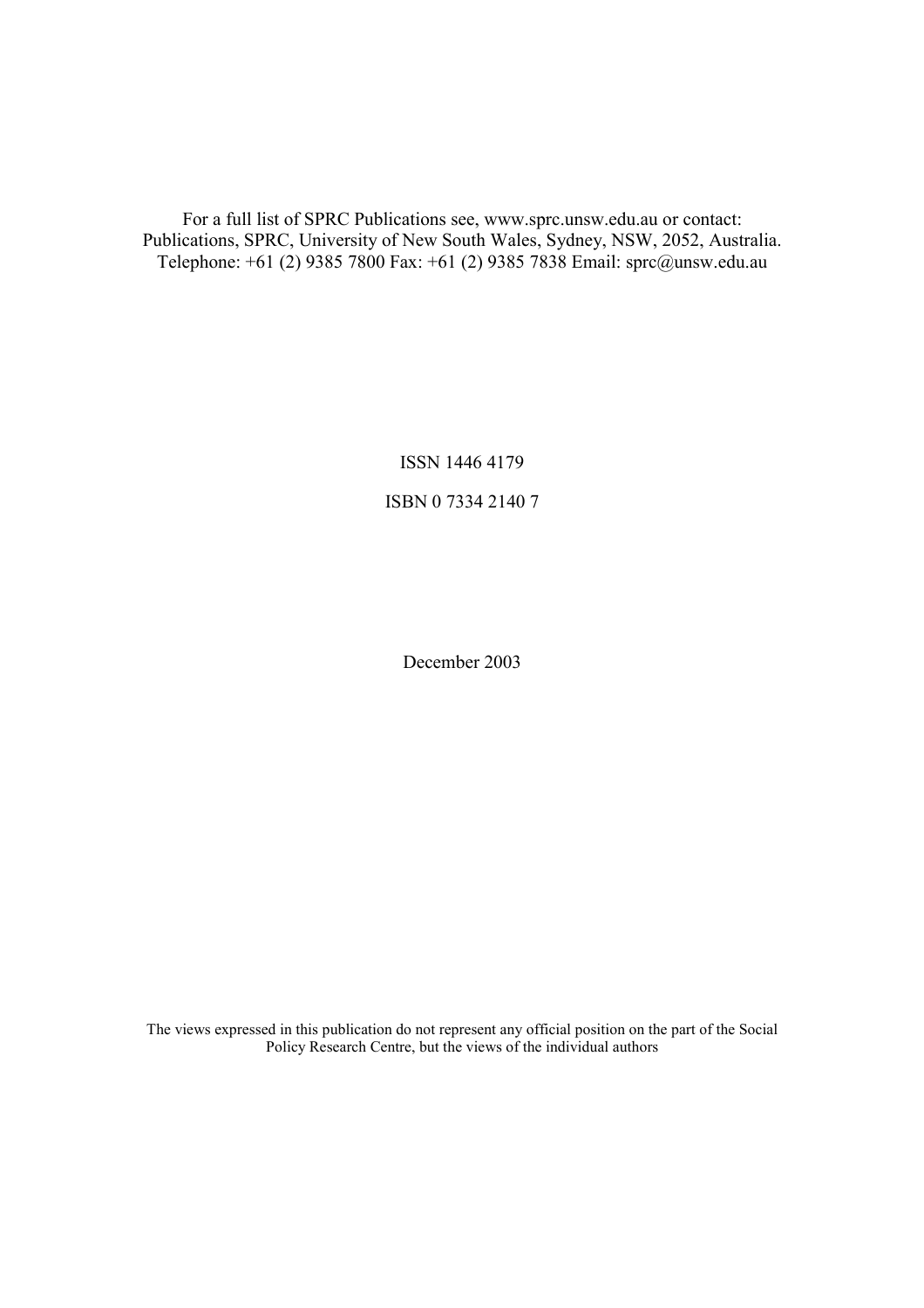## **Social Policy Research Centre**

Karen Fisher, Christiane Purcal and Sonia Hoffmann

## **Authors**

Christiane Purcal and Karen Fisher

## **Contact**

Karen Fisher ph 02 9385 7813, fax 02 9385 7838, email karen.fisher@unsw.edu.au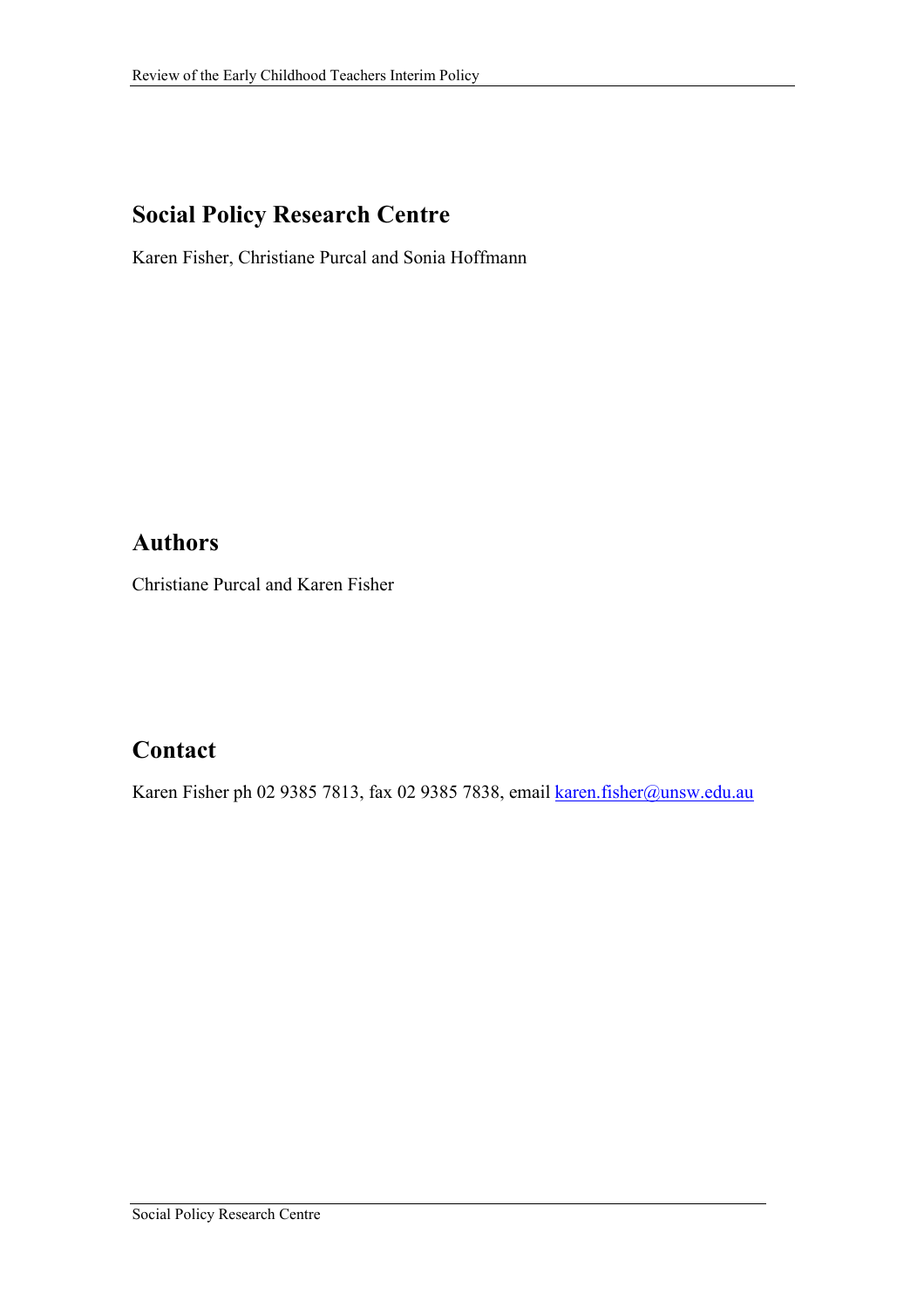## **Contents**

| 2                |     |  |  |  |  |  |
|------------------|-----|--|--|--|--|--|
| 3                |     |  |  |  |  |  |
|                  | 3.1 |  |  |  |  |  |
|                  |     |  |  |  |  |  |
|                  |     |  |  |  |  |  |
|                  |     |  |  |  |  |  |
|                  | 3.2 |  |  |  |  |  |
|                  |     |  |  |  |  |  |
|                  |     |  |  |  |  |  |
|                  |     |  |  |  |  |  |
| $\boldsymbol{4}$ |     |  |  |  |  |  |
|                  | 41  |  |  |  |  |  |
|                  | 4.2 |  |  |  |  |  |
|                  |     |  |  |  |  |  |
|                  |     |  |  |  |  |  |
|                  |     |  |  |  |  |  |

## **Abbreviations**

| CPO         | <b>Community Programs Officer</b>                      |
|-------------|--------------------------------------------------------|
| CSA         | Children's Services Adviser, employed by the Deparment |
| <b>DoCS</b> | NSW Department of Community Services (the Department)  |
| <b>DPP</b>  | Director of Partnerships and Planning                  |
| ECT         | Early Childhood Teacher                                |
| <b>SPRC</b> | Social Policy Research Centre                          |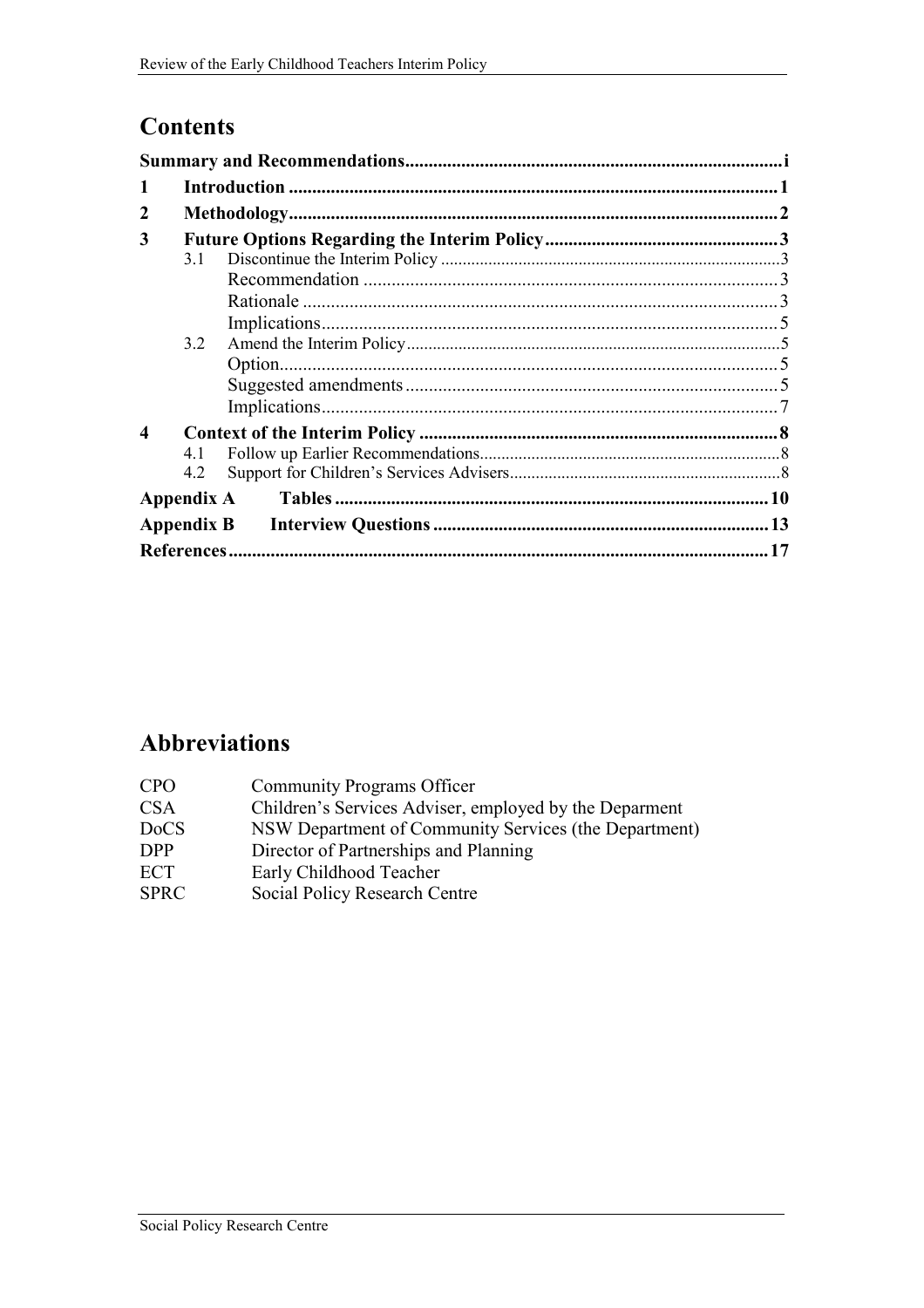### <span id="page-5-0"></span>**Summary and Recommendations**

In May 2002 the NSW Department of Community Services introduced an interim policy to deal with increasing reports from children's services about a shortage of qualified early childhood teachers (ECTs). This interim policy states conditions under which a service that has been unable to recruit an ECT can gain approval from the Department to appoint to this position for up to one year a less qualified person who is studying towards an ECT degree or is willing to enrol. So far 176 interim approvals have been granted, all of them to long day care centres.

The Department is currently reviewing this interim policy. It commissioned the Social Policy Research Centre (SPRC) to assess the impact and effectiveness of the interim policy and recommend future options. SPRC researchers analysed quantitative data on children's services and interim approvals provided by the Department, conducted 20 interviews with stakeholders and presented their findings to the Department's Reference Group for the Early Childhood Teachers Interim Policy Review.

This report describes the background, methodology and results of the research. It outlines two options for the future of the interim policy, and two contextual recommendations. The two options are:

- 1. Discontinue the interim policy. The interim policy undermines the intent of the regulation and reduces the quality of care provided to children. The research showed that the variation approval rates across the state is not explained by remoteness and some licensees use the interim policy as a way to recruit cheaper, less qualified staff than the regulation requires.
- 2. Amend the interim policy. Serious shortcomings in the implementation of the interim policy could be mitigated by substantial amendments. These include: no interim approvals for new or expanding services; no multiple approvals; no reapprovals after 12 months; no approvals for staff who are not yet studying; more evidence of recruitment efforts; requirements for pay; working conditions and study support for the approval teacher; and a structure for monitoring compliance with the interim policy.

The SPRC recommends the first option because even an amended interim policy would allow services to circumvent the purpose of the regulation, thus compromising the good quality standard aimed for in children's services in NSW. Genuine cases of ECT shortage seem to occur rarely and can be dealt with through Ministerial approval, as was the practice before the interim policy was introduced.

The SPRC also recommends that two contextual issues be addressed. First, the shortage of ECTs in long day care centres needs to be relieved. In an earlier report for the Department, the SPRC made detailed suggestions for recruiting more people into the profession and for retaining qualified ECTs. The suggestions include better professional support and working conditions in long day care centres.

Second, CSAs and other DoCS field staff need to be better resourced, trained and supported. This research showed that some DoCS staff did not understand the purpose and approval conditions of the interim policy. More generally, there was substantial evidence that their capacity to enforce ECT regulatory requirements is limited.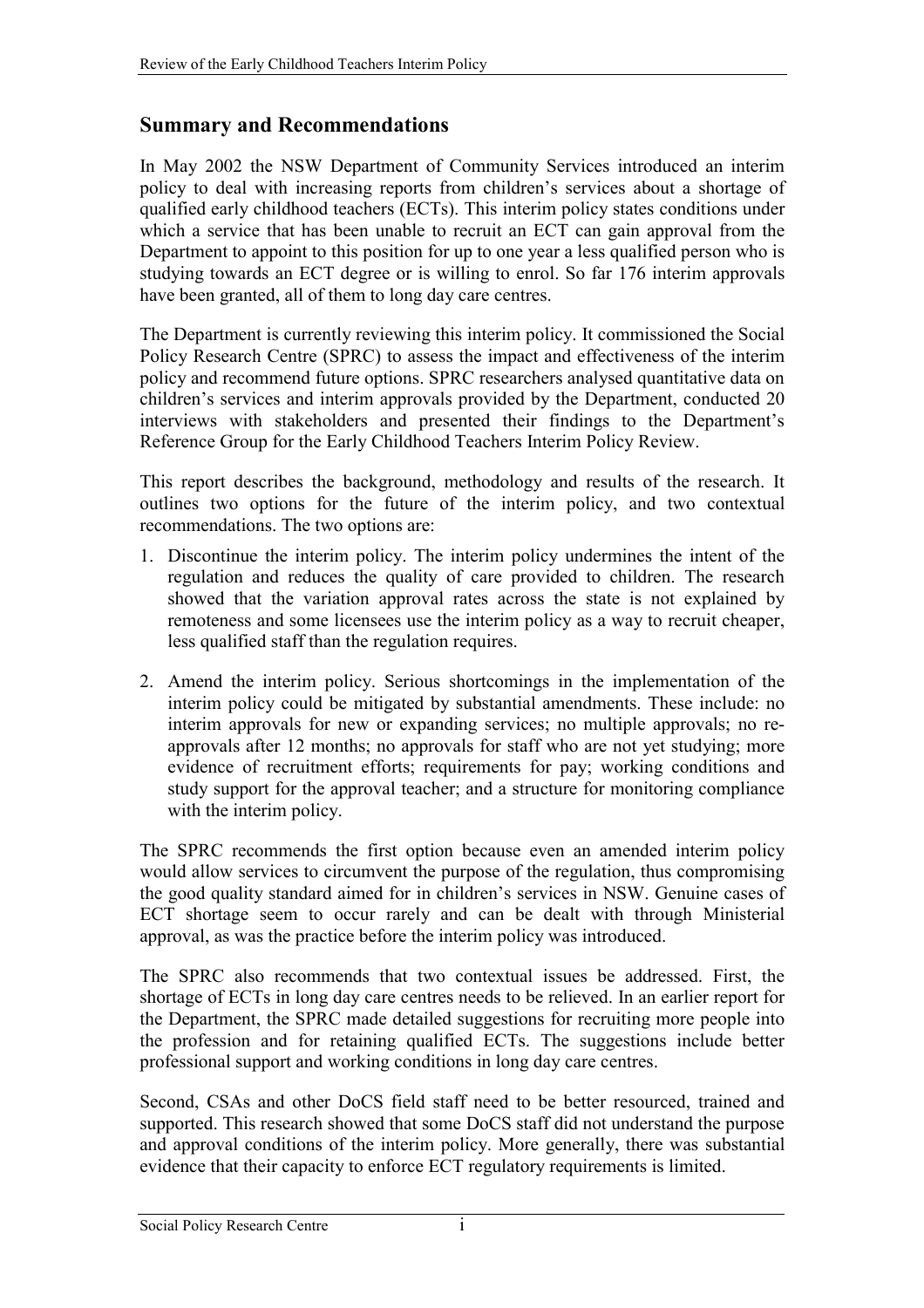## <span id="page-6-0"></span>**1 Introduction**

The NSW Department of Community Services (the Department or DoCS) regulates children's services to ensure that they provide a safe and healthy environment and have in place developmentally appropriate programs for all age groups. According to the Department's regulations, services must employ a specified number of trained early childhood teachers (ECTs), depending on the number of children.<sup>1</sup> This requirement follows from decades of international research consistently showing the importance of qualified teachers in achieving positive learning and behaviour outcomes for children (Brennan, 1998).

In recent years, NSW has experienced an apparent shortage of early childhood trained staff in child care services. This has resulted in children's services requesting the Minister to approve non-compliance with the regulation to employ qualified teachers. The Minister granted a number of approvals, allowing a less qualified person to be temporarily employed in the position of teacher so that the service could meet its licensing requirements while it continued searching for appropriately qualified personnel.

In 2001, the Department noticed an increase in the number of service providers seeking approvals. Therefore in May 2002 the Department implemented an interim policy measure that allows child care providers to employ a person with a lesser qualification as the teaching staff member for up to twelve months, while the providers continued to search for a qualified staff member, if the person approved is enrolled in a course of study to qualify as an early childhood trained teacher or is willing to enrol.

By October 2003 a total of 176 such interim approvals had been granted. The Department decided to review the interim policy, and as part of this review it commissioned the Social Policy Research Centre (SPRC) to assess the policy's impact and evaluate future options.

The SPRC research focussed on:

- the effectiveness of the interim policy;
- any issues or barriers in its implementation;
- the relationship of the interim policy to industrial and vocational training matters;
- future options in regard to continuation, amendment or cessation of the policy including possible impacts from these courses of action; and
- other possible policy options, giving regard to the continuation of the regulatory requirement.

The Department appointed a stakeholder Reference Group to comment on the findings during the research process.

This report describes the research methodology (Section 2), gives recommendations for the future of the interim policy (Section 3) and for addressing contextual issues (Section 4).

 $\overline{a}$ 

<sup>1</sup> Centre Based and Mobile Child Care Services Regulations (No.2) 1996, cl. 35(1)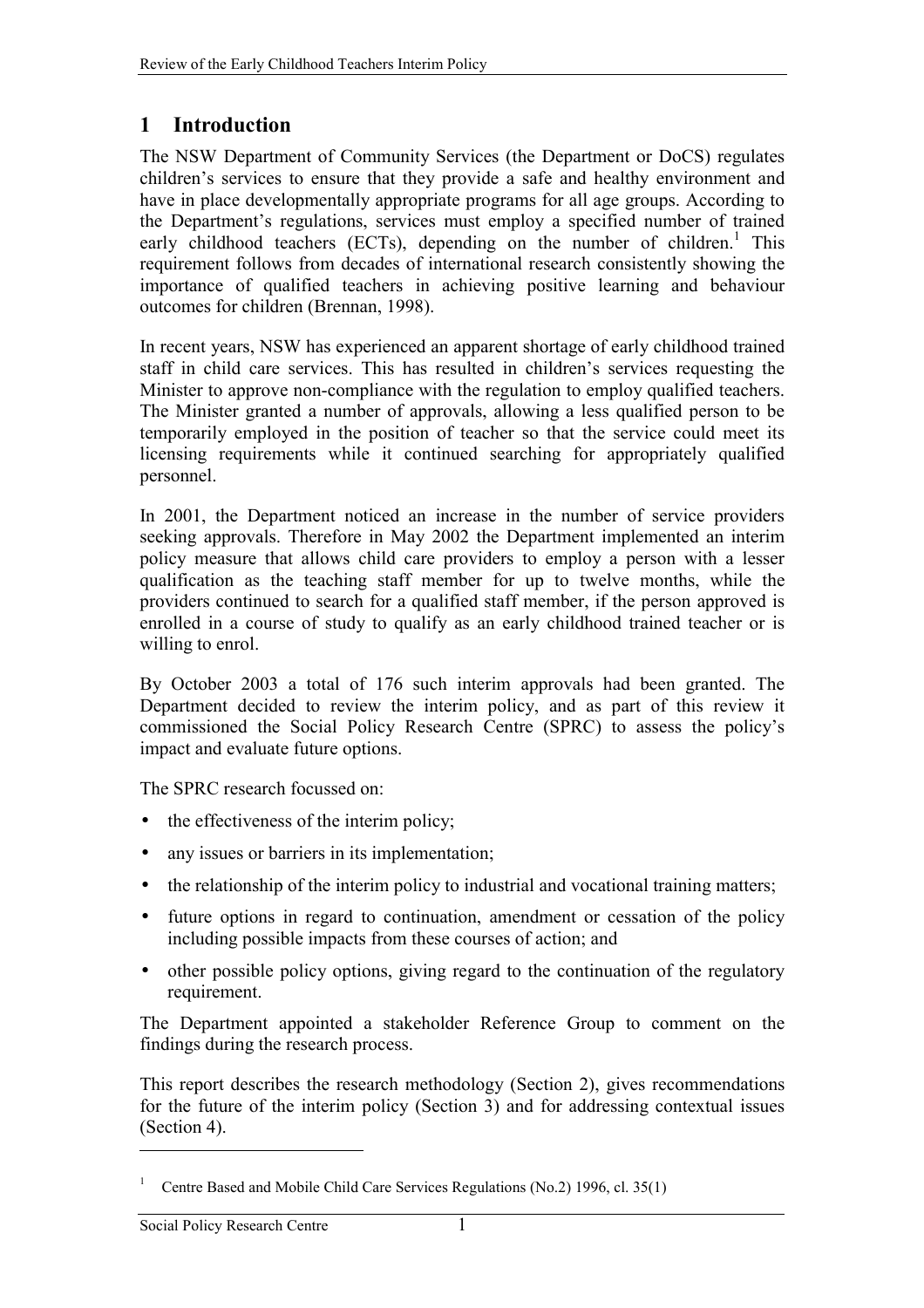## <span id="page-7-0"></span>**2 Methodology**

The SPRC research on the interim policy included the analysis of quantitative data from the Department, interviews with Children's Services Advisers (CSAs), licensees, approval teachers and other stakeholders, the analysis of the interview findings, and the presentation of data and interview findings to the Department's Reference Group for the Early Childhood Teachers Interim Policy Review.

The Department provided the SPRC with administrative data relating to children's services in general and interim approvals in particular. This data included:

- lists of children's services requiring early childhood qualified teachers, the DoCS Area they were located in, the type of service (long day care, preschool etc) and the type of sponsor (privately operated or non-profit);
- interim approvals by Area as well as service and sponsor type; and
- complaints to DoCS against services, by Area and interim approval status.

The administrative data was aggregated, analysed and summarised in table format (Appendix A) in order to discern trends in the numbers of interim approvals regarding location, service type and other factors. In November 2003, the data analysis was presented to the Reference Group, which discussed possible interpretations.

The data analysis also informed the stakeholder interviews. In total 20 semistructured interviews of up to 90 minutes each were conducted. Interviewees were selected in collaboration with the Department. They belonged to the following stakeholder groups:

- DoCS staff (seven individual and group interviews). These included interviews with CSAs and other staff involved in implementing the interim policy (mostly DPPs and CPOs) from six DoCS Areas or Regions, both in metropolitan Sydney and in regional or rural locations. Of these interviews, four were group interviews with between four and 13 participants. A total of 30 DoCS staff participated.
- Child care providers (eight interviews). The SPRC and DoCS selected four children's services in four DoCS Areas (two metro, two regional or rural). The DoCS staff interviews also covered the same Areas. In each of the four children's services, the licensee and an approval teacher were interviewed.
- Interest groups and large employers (five interviews). Among these were unions and representatives of private and non-profit operators.

All interviews covered the following issues: experiences of the effectiveness of the interim policy, issues or barriers in its implementation, industrial and vocational training matters and suggestions for future options. Since viewpoints and experiences vary greatly among different stakeholder groups and subgroups, different lists of interview questions were developed (Appendix B). An overview of the interview findings was presented to and discussed by the Reference Group in December 2003.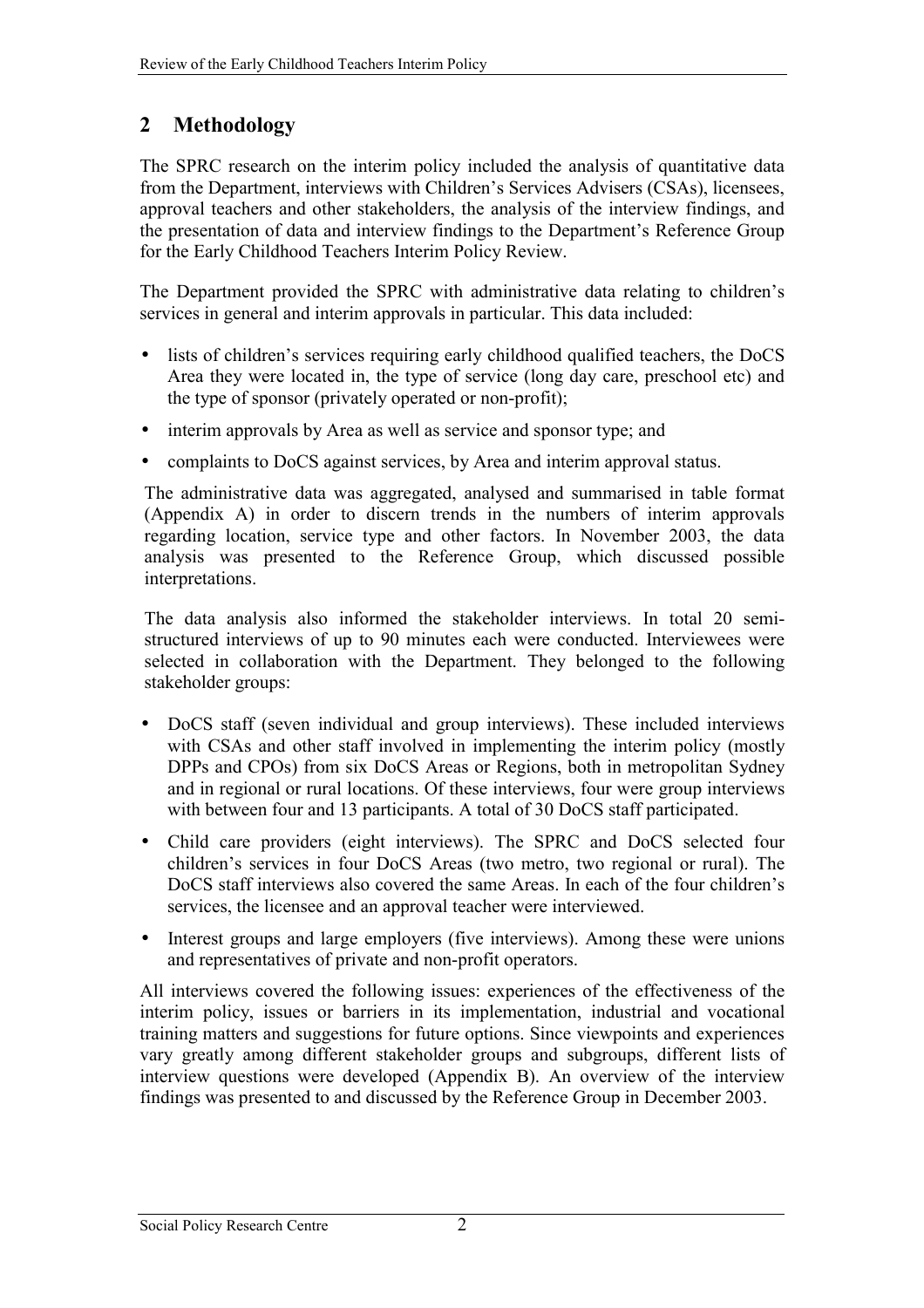## <span id="page-8-0"></span>**3 Future Options Regarding the Interim Policy**

Quantitative data analysis, interviews and Reference Group discussions revealed that the interim policy is highly problematic. Leaving it in place unchanged is not a viable option. It needs to be either discontinued or amended substantially. Based on the results of this research, the SPRC recommends discontinuing the interim policy because it undermines the purpose of the regulation about employing specified numbers of qualified early childhood teachers.

This section explains the two options regarding the future of the interim policy: discontinuing or amending it. The discussion of each option includes the recommendation, the rationale and suggestions, and the practical implications.

## **3.1 Discontinue the Interim Policy**

### **Recommendation**

Based on the research findings of this review, the SPRC recommends that the interim policy be discontinued. No new interim approvals should be issued. Existing interim approvals should remain until their current expiry date so that services have time to either recruit qualified early childhood teachers or reduce child numbers to comply with the regulations.

## **Rationale**

The interim policy was intended as a short-term measure, to extend to a maximum of 12 months the time for licensees to recruit a qualified early childhood teacher while a person who intends to qualify fills the position. However, the research found that some providers with approved positions regard the interim policy as a way to circumvent the regulation. Most licensees reportedly abandon their recruitment efforts once they have the interim approval. Some anticipate that the interim approval will be extended beyond 12 months, preferably until the approval teacher completes their studies. These licensees criticised the interim character of the policy. In their view it creates uncertainty for the service and the approval teacher as well as undue expense and effort when advertising has to recommence after nine months. This attitude reveals a lack of commitment to comply with the regulations.

In some cases interim approvals were granted to new services, or to enable existing services to increase child numbers. This is contrary to the intent of the interim measure. Instead, it sanctions the creation of new child care places without the accompanying quality of care provided by ECTs.

Stakeholders argued that the interim policy is needed in certain areas of NSW that have particular difficulties attracting ECTs, mainly rural and most regional areas, and also some metro regions. Analysis of interviews conducted for this review and of data on interim approvals did not support such assertions. There is no consistency in the city-country split in the rate of interim approvals (Appendix A, Table A.2). There are services operating in all areas of  $NSW$  – including areas with high interim approval rates – that employ more ECTs than the regulation requires.

Interviews showed that the different interim approval rates are largely due to the different approaches of DoCS staff towards children's services, compliance with the regulations and application of the interim policy. Variations range from DoCS Areas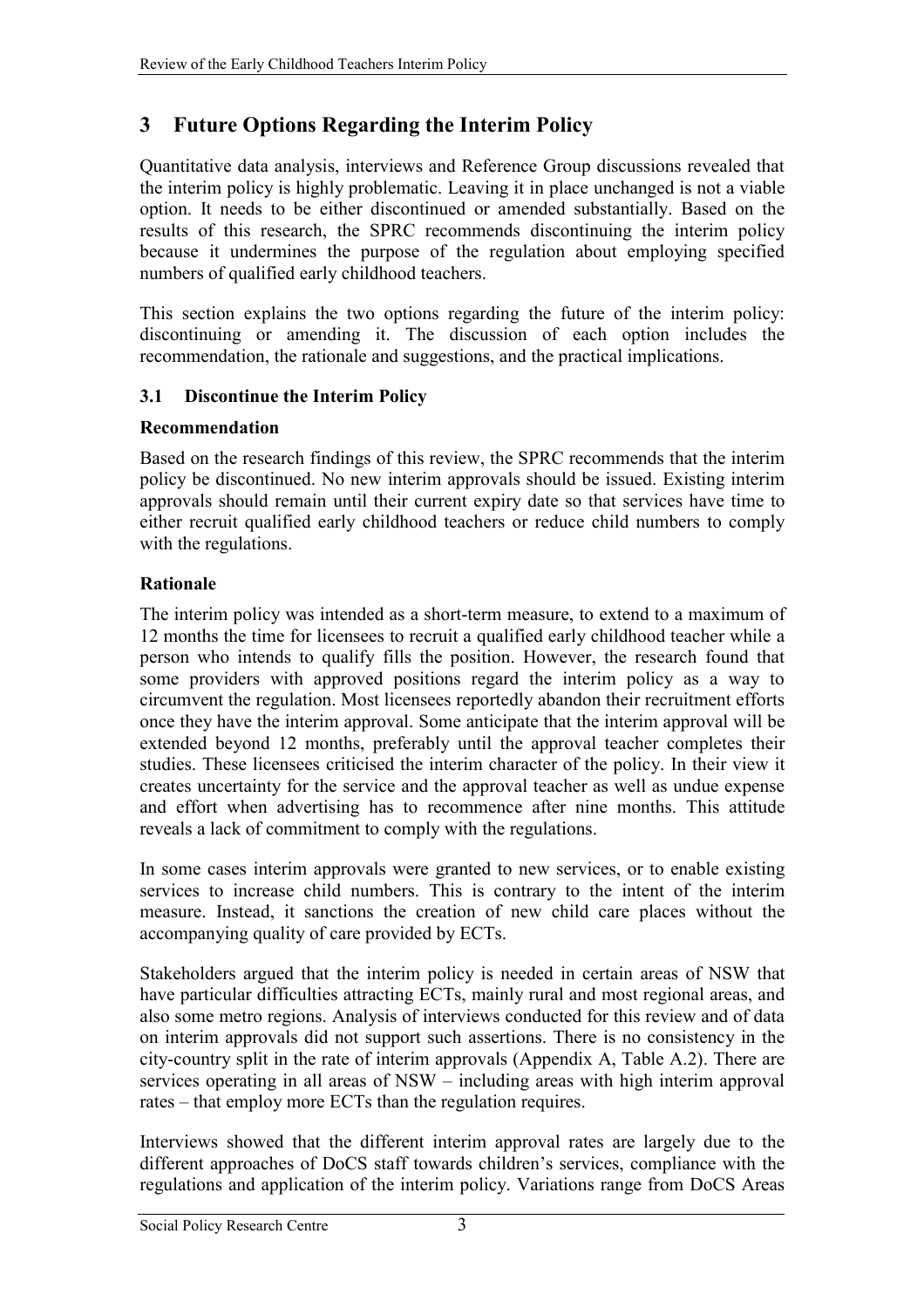with no approvals, where CSAs stand firm on requiring services to recruit ECTs; to DoCS Areas with high approval rates, where CSAs freely suggest licensees use of the interim policy.

Privately operated services are highly over-represented among services with interim approvals: private services are 52.3 per cent of all services in NSW that require ECTs, but 79.4 per cent of services with interim approvals, an over-representation of more than a quarter (27.1 per cent; Appendix A, Tables A.1 and A.2). Of the 176 interim approvals granted so far, 84.1 per cent are held by private licensees. One corporate service provider alone, ABC Learning Centres Pty Ltd, holds 31 interim approvals, or 17.6 per cent of all interim approvals, even though they have only 65 centres requiring ECTs (4 per cent of centres requiring ECTs).

From the data it appears that the interim policy has helped facilitate ABC's expansion in the last few years, mainly in the Riverina and Far North Coast Areas, despite a shortage of ECTs in these areas. Overall, it seems private services either have more difficulty attracting qualified staff than non-profit operators or they are more inclined to use the interim policy. Large non-profit providers interviewed for this review reported that they had not used the interim policy and that they were philosophically opposed to it because it undermined the quality standards in the regulations.

According to all interviewees except private service licensees, the main reason for the over-representation of private services among services with interim approvals is the intention to maximise profits. Private child care services are businesses that need to generate a surplus. Interviewees argue that, while some business owners invest readily to offer good quality care, others try to cut costs. Many interviewees reported that this makes the service a less attractive workplace for a qualified ECT. Faced with the difficulty of attracting qualified staff, a licensee can resort to the interim policy to avoid breaching their licence. From a business perspective, this also helps to reduce costs further because it allows the service to employ less qualified and therefore cheaper staff. This is contrary to the intent of the interim policy.

Financial considerations are also evident in the way approval teachers are rewarded and supported. Interviews with licensees and approval teachers conducted for this review found that approval teachers in private services were paid less and received less study support than approval teachers in non-profit services. This finding can be generalised, based on the interviews with CSAs and interest groups.

The regulation requires a minimum number of ECTs to be employed in order to guarantee quality child care. According to all interviewees, except private service providers, quality of service and teaching suffers in centres with interim approvals, especially if the approval teacher fills the only ECT position in the service or if a centre has multiple approvals.

DoCS data on complaints received since 1998 supports this finding (Appendix A, Table A.3). Of all the licensed early childhood services in NSW, 28.4 per cent have had complaints against them, compared to 45.2 per cent of services with interim approvals. In other words, services with interim approvals are more likely than other services to have received complaints against them. Moreover, most of the complaints relate to teaching or staffing issues.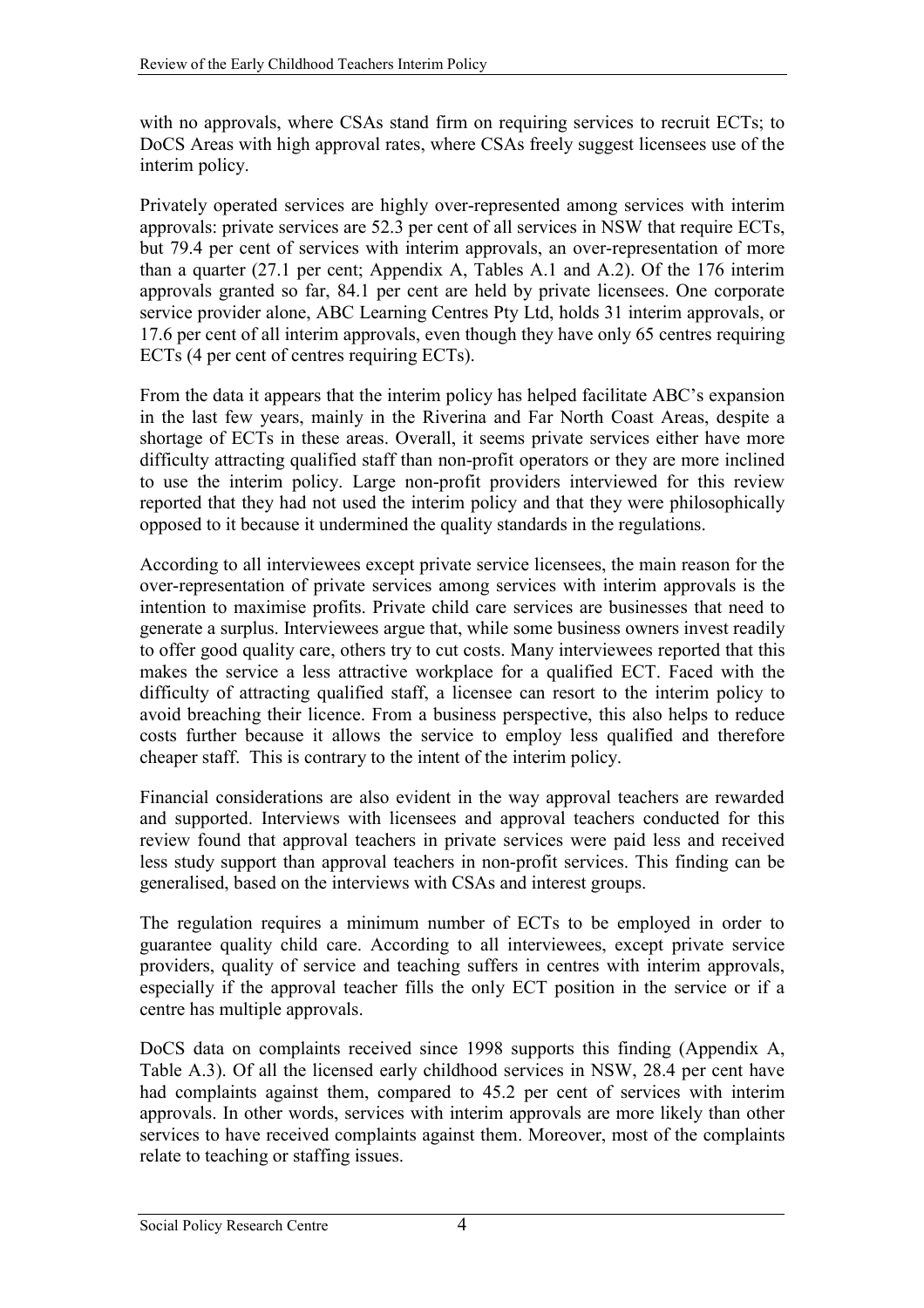<span id="page-10-0"></span>In summary, the interim policy was not applied as it was intended. Consequently, the quality of teaching and care for the children has been compromised.

### **Implications**

Discontinuing the interim policy could create difficulties for services with current approvals if they have an expectation of re-approval. It is the intention of the interim approval policy that licensees with approval teachers should be attempting to recruit qualified staff or reduce the number of children within the 12 month approval period. Some licensees and CSAs do not seem to understand this obligation.

The SPRC recommends that the Department allow services a transition period to the end of the current approval to recruit qualified staff or reduce child numbers to a level that complies with the regulation, rather than withdrawing any current approvals.

In the short term this might lead to a drop in available child care places. The overall impact would be small because the 126 services with interim approvals amount to only four per cent of all licensed early childhood services in NSW requiring an ECT. The places that will be lost are, in terms of the regulations, sub-standard places.

Without the interim policy, some services will have to increase their efforts to attract qualified staff. This could be achieved in most cases, as the people interviewed have pointed out, through improved advertising and more attractive pay, working conditions and professional support (Section [4.1\)](#page-13-0).

Without question, there are some genuine cases where services cannot recruit ECTs despite their best efforts. Such cases occur in remote locations, and often the service in question is the only one available to the children of the area. In such extreme circumstances the Office of Childcare could grant Ministerial approvals, as was the practice before the introduction of the interim policy.

### **3.2 Amend the Interim Policy**

Should the Department decide to keep the interim policy in place despite its implications for compromising quality of care in children's services, the second option is amending the interim policy to mitigate some of its detrimental effects.

### **Option**

Given the concerns about the interim policy raised by the quantitative data analysis and interviews conducted for this review, the SPRC recommends that the interim policy be significantly amended if it were to be retained. A list of suggestions follows. The SPRC does not recommend this option because an amended interim policy would compromise the purpose of the regulation.

### **Suggested amendments**

The following amendments were developed from the analysis of quantitative data, interview findings and discussions in Reference Group meetings.

1. The policy should remain an interim measure and be reviewed again in 12 months. It should not be made permanent, as this would contradict the intention of the regulation requiring qualified ECTs. Since the regulation states that a service requires a certain number of ECTs, there should not be a policy allowing services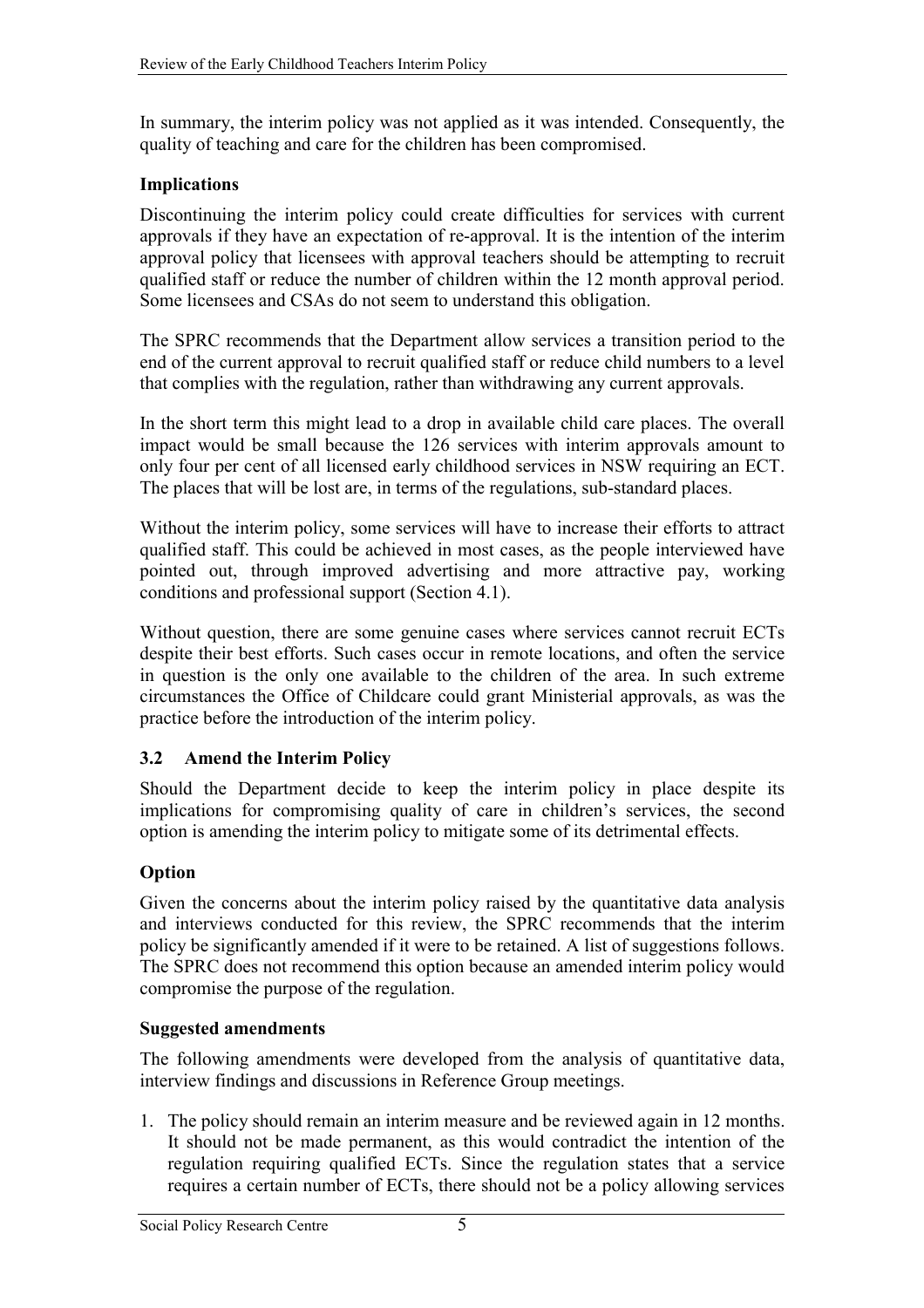to operate without the required ECTs because of the impact on quality of care for children.

- 2. No interim approvals should be granted for new services or for services wishing to increase child numbers. While there is demand for additional child care places, any expansion should conform to the regulation.
- 3. Multiple interim approvals should not be granted. Interviewees pointed out that quality problems are compounded when more than one ECT is missing in a service, and especially if all ECTs are replaced by approval teachers.
- 4. The Department should not grant interim approvals to services where the approval teacher replaces the only ECT. If one person carries the triple load of working fulltime, studying and being the senior teaching staff member in a centre, especially without support from other qualified ECTs, it is likely that the quality of care for the children will be significantly reduced.
- 5. Re-approvals should not be granted because they make the interim policy effectively permanent, thus compromising the regulation. The Department should explain clearly to the licensee the purpose of the interim policy, i.e. to give the service up to 12 months extra time to recruit appropriately qualified staff. If the service cannot recruit an ECT within that extra period, the number of licensed places should be reduced.
- 6. Interim approvals should not be granted to staff intending to enrol in a course but only to students who have already commenced studying, and preferably only to students in their last year of study. Experience with the interim policy has shown that some staff declare their intent to study but do not start studying within the year. In other cases staff have been pressured to enrol in a course. This is contrary to the intent of the interim policy, which was to allow a person who intends to qualify to temporarily fill the position of a fully qualified ECT.
- 7. Guidelines for the interim approval process should be made clearer to licensees and CSAs and stricter in their requirements. There should be a prescribed minimum format for advertising to avoid insufficient efforts; an interim approval application form to clarify the requirements, ease compliance and reduce delays in the application process; and a formal notification of the interim approval and its conditions to both the licensee and the approval teacher.
- 8. More evidence of recruitment efforts should be required of licensees. Before granting an interim approval the Department needs to be satisfied that the licensee has done everything feasible to attract an ECT and that there have been no suitable applications. Currently CSAs are unable to ascertain the number and quality of applicants, and there are confirmed instances where licensees have not disclosed that they received applications from qualified teachers that they did not appoint. But it is unclear how more transparency can be achieved. Neither the interviewees nor the members of the Reference Group had any workable suggestions. This is a major flaw in the interim policy, opening the door to its abuse.
- 9. As part of the interim approval the Department should set minimum requirements for pay, working conditions and study support for the approval teacher. This could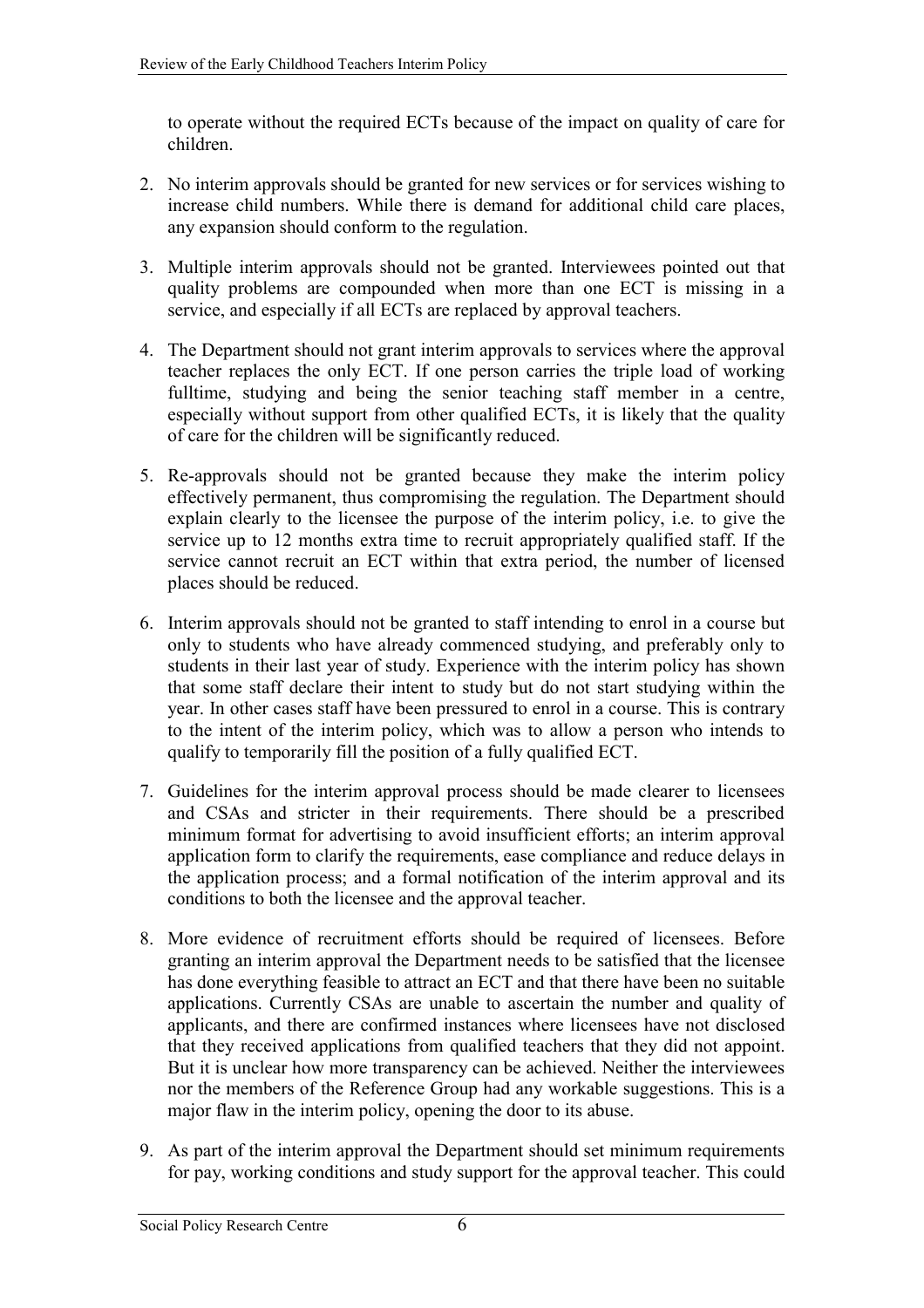<span id="page-12-0"></span>help to ease the approval teacher's difficulties of studying and working at the same time, and discourage licensees from using the interim approval as a costsaving measure. These conditions could be arrived at through discussions with stakeholder groups including the unions, which suggested such a process during the review interviews.

10. The Department should set up a structure for monitoring compliance with the interim policy. This should include mandatory quarterly reports from the licensees outlining their efforts to recruit a qualified ECT, confirming that they meet all the interim approval requirements regarding pay, working conditions and study support, and showing the approval teacher's progress in their studies. Failure to lodge the quarterly report or non-compliance with the conditions should trigger an automatic withdrawal of the interim approval without the right to re-apply. If CSA resources were increased, regular visits to the service to ensure compliance would also be recommended.

### **Implications**

If the suggested amendments were implemented, the use of the interim policy would be restricted considerably compared to the current state, and it would be more expensive and more difficult for licensees to meet all the requirements. This would alleviate some of the serious problems associated with the current abuse of the interim policy. It would not, however, curb abuse sufficiently to maintain the integrity of the regulation. In particular, there is no obvious mechanism to prevent licensees from failing to disclose suitable applications to the Department. It would also not fully address CSAs' capacity to monitor the policy (this point is taken up further in Section 4.2).

Amending the interim policy as suggested might leave only very few cases in which interim approvals would actually be granted. These could be dealt with through Ministerial approval administered by the Office of Childcare, while the interim policy could be discontinued.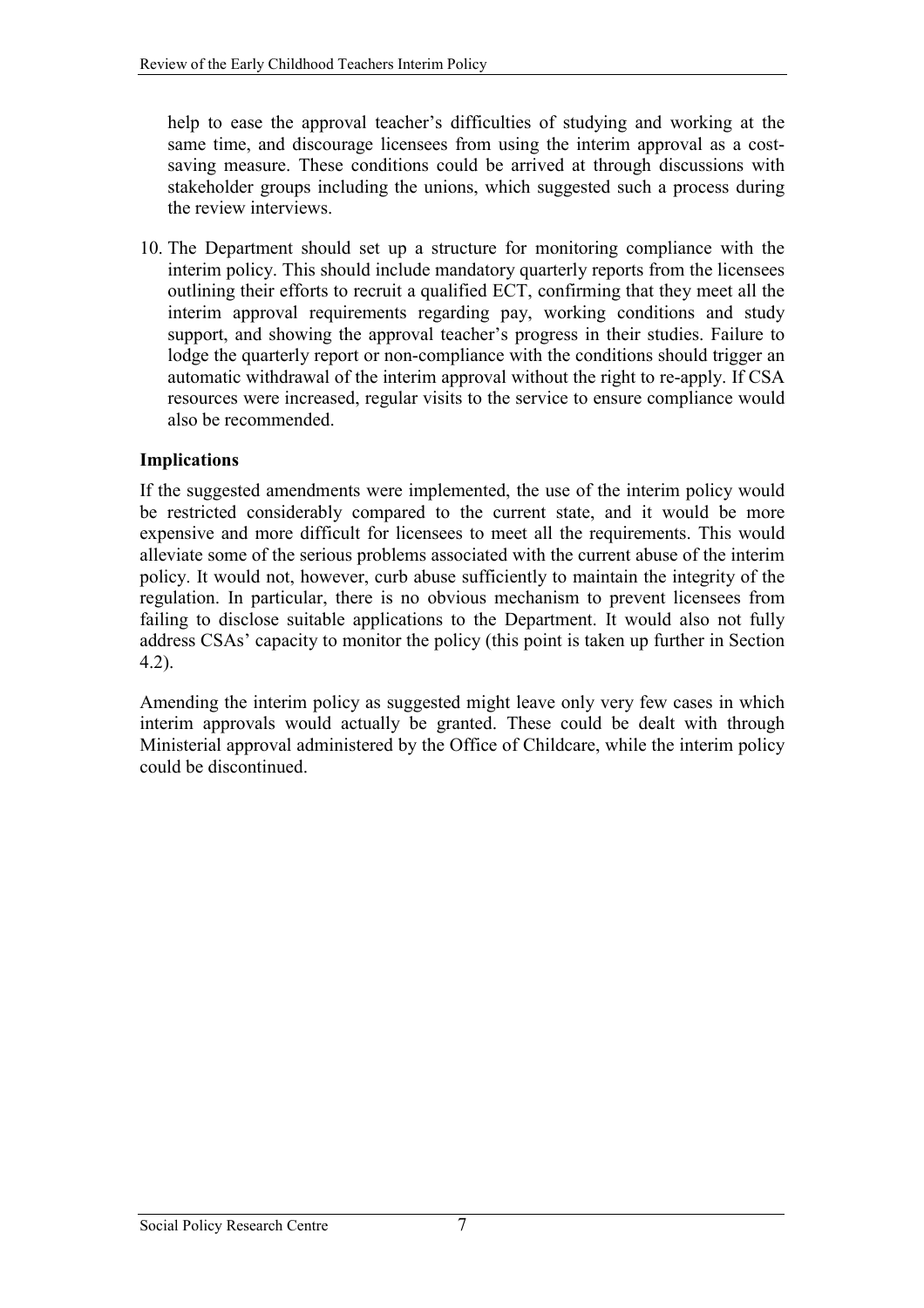## <span id="page-13-0"></span>**4 Context of the Interim Policy**

The interim policy operates within the larger context of the regulatory framework put in place to supply good quality child care services to the public. The research findings indicated that two important issues within this larger context need to be addressed, whether the Department discontinues or amends the interim policy. These issues are the shortage of qualified ECTs and the difficulties of CSAs and other DoCS staff to implement the regulations.

## **4.1 Follow up Earlier Recommendations**

The interim policy arose out of an apparent shortage of qualified ECTs. The extent of the shortage is unclear, but there is no doubt that services compete for qualified ECTs, and that ECTs can choose where they work. The current supply of ECTs can hardly sustain the existing number of child care places, let alone support an expansion that would meet the demand for child care.

The shortage is confined to long day care. All 176 interim approvals were granted to long day care centres. During this review interviewees consistently pointed out that ECTs prefer to work in preschools or, if they have the qualification, in primary schools (see also Finger, 2002).

Working in long day care needs to be made more attractive to qualified ECTs. The Department has already recognised this issue. In 2001 it commissioned the UNSW Consortium, managed by the SPRC, to undertake research into the reasons for the ECT shortage. Along with its research findings, the Consortium presented a comprehensive list of suggestions for building and maintaining ECTs' connection to the profession (Warrilow et al, 2002). The suggestions relate to wages and conditions, qualifications and education, recruitment, and professional support and status.

The SPRC recommends that the Department act on these suggestions. All stakeholders including Governments, employers, unions, peak bodies and educational institutions need to contribute to improving workplace conditions, increasing recruitment into the profession and retaining qualified ECTs.

## **4.2 Support for Children's Services Advisers**

While the licensees of children's services are responsible for meeting regulatory requirements, it is the role of CSAs (and other DoCS staff in the field, mainly their managers, the Directors of Partnerships and Planning (DPPs), and Community Programs Officers (CPOs), here simply referred to as CSAs) to assess and monitor compliance with the regulations. This research found that CSAs do not have the capacity to fulfil this role consistently and sufficiently. As a result the regulations are enforced differently across the State.

Regarding ECT requirements and the interim policy, CSAs operate between two extremes. At one end are those who do not apply the interim policy at all but instead make services comply with the regulation. At the other end are CSAs who encourage services to use interim approvals.

Most CSAs who were interviewed for this review felt compelled to apply the interim policy because they saw themselves as powerless to enforce ECT requirements. For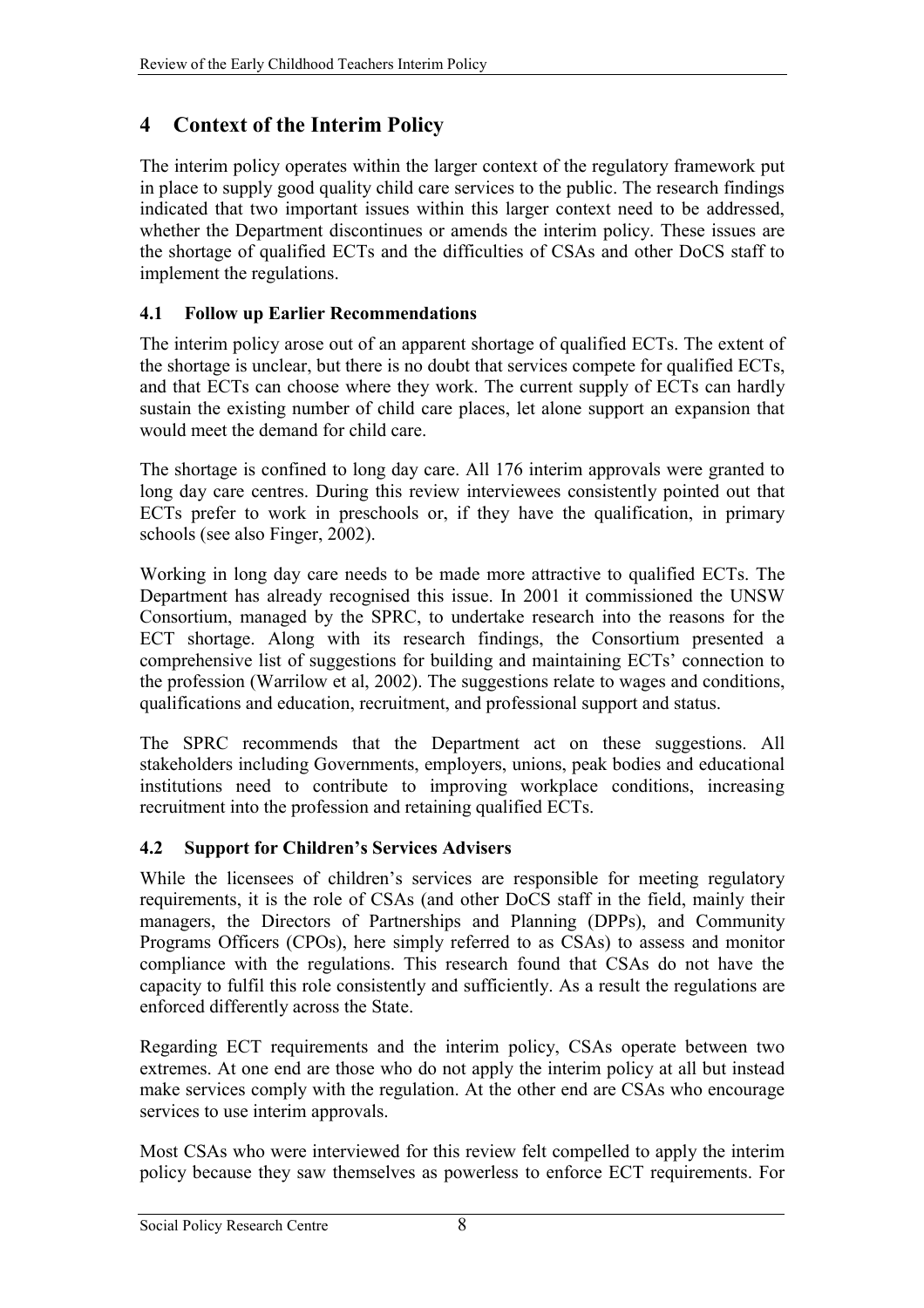fear of public criticism, they do not dare to close services should the providers not comply with the regulations. Instead, they see themselves operating at the mercy of the providers, relying on their willingness to follow regulations and being reduced to hassling them to either recruit qualified ECTs or provide the documentation required for an interim approval.

The SPRC recommends that CSAs across the State be provided with appropriate support to ensure accurate understanding, consistent implementation and full enforcement of the regulations. This would require:

1. Personnel

During the interviews most CSAs asserted that they have too little time to monitor services' compliance with the regulations. Services do not usually report staff shortages to the Department. Instead CSAs stumble on breaches during licensing or complaint visits. This indicates that breaches in other centres remain undetected. The current rapid expansion in the child care sector exacerbates this problem further. More personnel are needed to monitor compliance and thus maintain quality standards.

2. Training

Research findings showed that many CSAs do not understand the intent of the interim policy. They apply it not as a restrictive interim measure to allow extra time to attract a qualified teacher, but as an authorisation for services to operate with less than the required number of ECTs. CSAs need more training, information and clear guidelines about how to apply policies or regulations. CSAs should be trained to assist services to comply with the regulation, for example, by providing advice on recruitment strategies. Regular training courses organised by the DoCS central office should be considered.

3. Empowerment

It was disturbing that CSAs reported a lack of capacity to enforce compliance with the regulations. Training and support mechanisms need to be put in place to enable CSAs to develop the capacity to exercise their responsibilities. Regular training and discussions with CSAs of other Areas and with central office staff could be useful.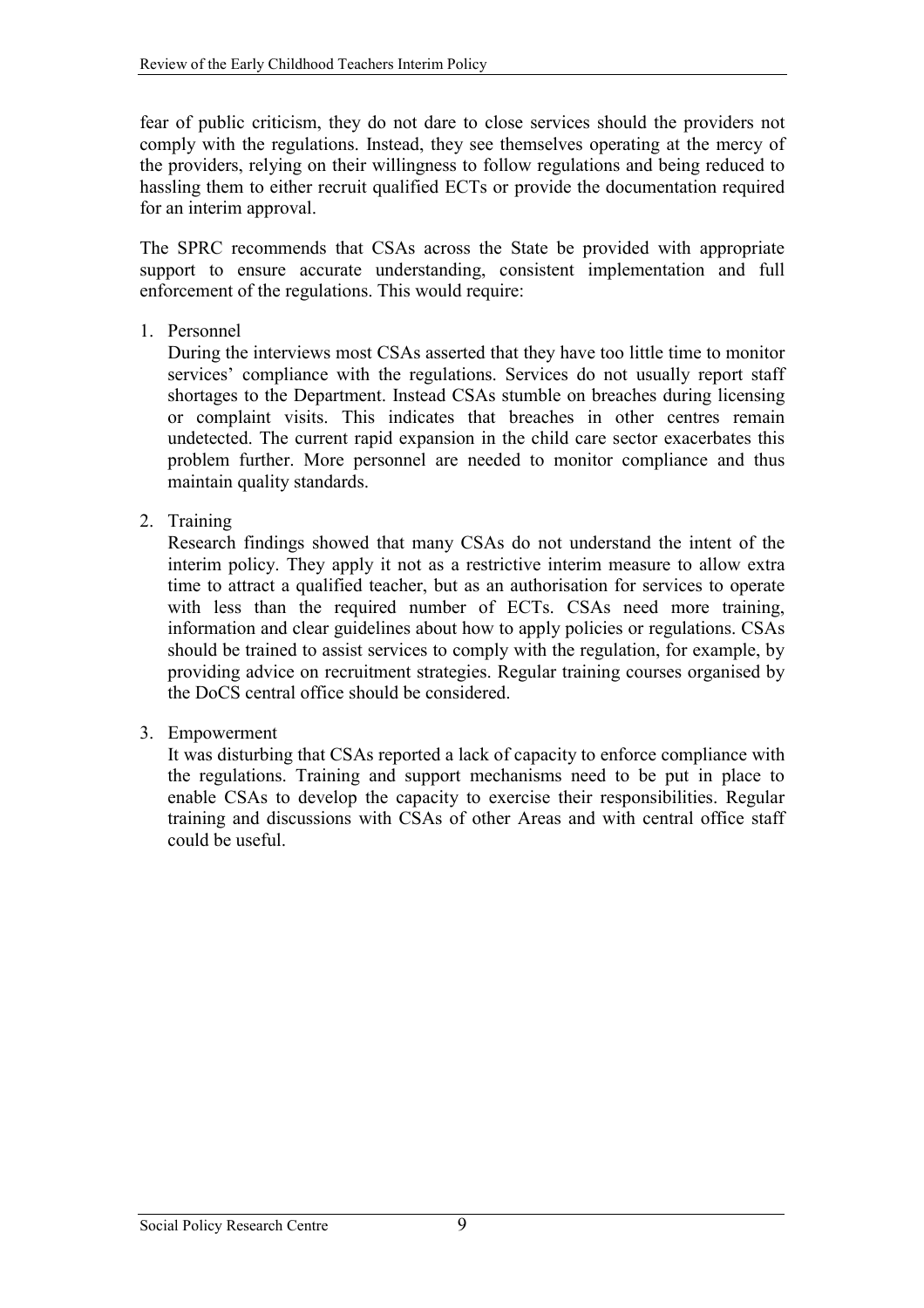## <span id="page-15-0"></span>**Appendix A Tables**

|                  | Area                   | <b>All services</b> | <b>Private services</b> |               | <b>Non-profit services</b>               |      |
|------------------|------------------------|---------------------|-------------------------|---------------|------------------------------------------|------|
| <b>Region</b>    |                        |                     | no.                     | $\frac{0}{0}$ | no.                                      | $\%$ |
| Western          | Orana Far West         | 23                  | 9                       | 39.1          | 14                                       | 60.9 |
|                  | Riverina Murray        | 59                  | 28                      | 47.5          | 31                                       | 52.5 |
|                  | Central West           | 39                  | 16                      | 41.0          | 23                                       | 59.0 |
| Hunter           |                        | 121                 | 56                      | 46.3          | 65                                       | 53.7 |
| Southern         | Illawarra              | 68                  | 32                      | 47.1          | 36                                       | 52.9 |
|                  | Southern Highlands     | 46                  | 25                      | 54.3          | 21                                       | 45.7 |
| Northern         | New England            | 40                  | 16                      | 40.0          | 24                                       | 60.0 |
|                  | Mid North Coast        | 59                  | 33                      | 55.9          | 26                                       | 44.1 |
|                  | <b>Far North Coast</b> | 59                  | 38                      | 64.4          | 21                                       | 35.6 |
| Metro West       | Blacktown              | 121                 | 60                      | 49.6          | 61                                       | 50.4 |
|                  | Cumberland             | 68                  | 40                      | 58.8          | 28                                       | 41.2 |
|                  | Nepean                 | 93                  | 41                      | 44.1          | 52                                       | 55.9 |
| Metro North      | Northern Sydney        | 208                 | 118                     | 56.7          | 90<br>32<br>40<br>61<br>28<br>108<br>761 | 43.3 |
|                  | Central Coast          | 86                  | 54                      | 62.8          |                                          | 37.2 |
| Metro South West | South West Sydney      | 103                 | 63                      | 61.2          |                                          | 38.8 |
|                  | <b>Inner West</b>      | 108                 | 47                      | 43.5          |                                          | 56.5 |
|                  | Macarthur              | 83                  | 55                      | 66.3          |                                          | 33.7 |
| Metro South East | South East Sydney      | 211                 | 103                     | 48.8          |                                          | 51.2 |
| Total            |                        | 1595                | 834                     | 52.3          |                                          | 47.7 |

### **Table A.1: Early Childhood Services in NSW Requiring Early Childhood Teachers**

Source: NSW Department of Community Services

Notes: As of October 2003, there were 1595 licensed early childhood services in NSW that were required to employ early childhood qualified teachers. Of these services, 52.3% were privately operated and 47.7% were non-profit.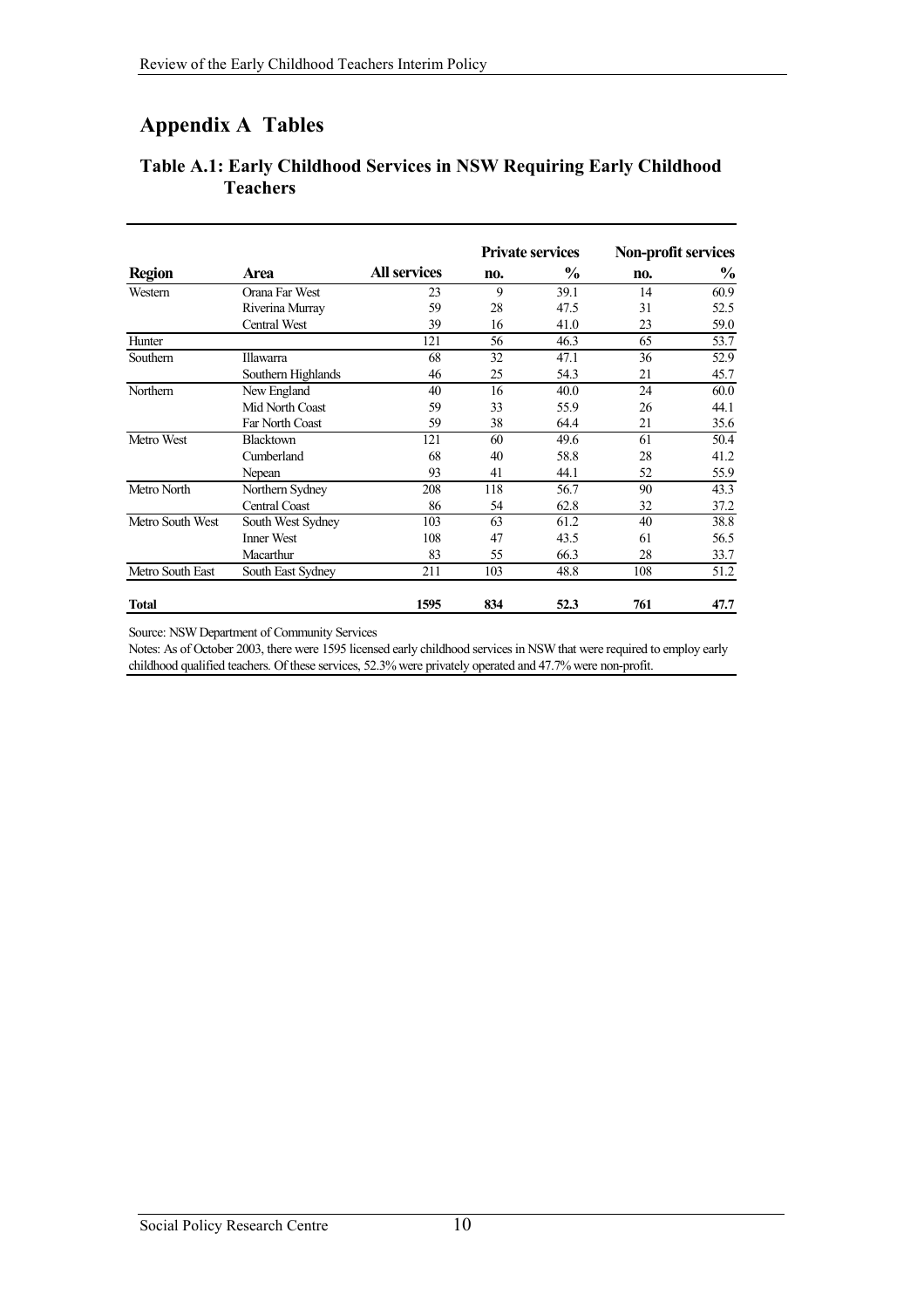|                  | Area                   |                     | Services with interim approvals                                                                                                                                                             |          |          |            |
|------------------|------------------------|---------------------|---------------------------------------------------------------------------------------------------------------------------------------------------------------------------------------------|----------|----------|------------|
| <b>Region</b>    |                        | <b>All services</b> | <b>Total</b>                                                                                                                                                                                | $\%$     | Private  | Non-profit |
| Western          | Orana Far West         | 23                  | 2                                                                                                                                                                                           | 8.7      |          |            |
|                  | Riverina Murray        | 59                  | 14                                                                                                                                                                                          | 23.7     | 12       |            |
|                  | <b>Central West</b>    | 39                  |                                                                                                                                                                                             | 2.6      | 0        |            |
| Hunter           |                        | 121                 | $\theta$                                                                                                                                                                                    | 0.0      | $\theta$ | 0          |
| Southern         | Illawarra              | 68                  | $\theta$<br>$\theta$<br>0.0<br>4.3<br>2<br>$\overline{c}$<br>5.0<br>$\overline{2}$<br>9<br>15.3<br>27.1<br>16<br>15<br>8<br>3<br>6.6<br>16.2<br>11<br>10<br>5<br>5.4<br>3<br>9<br>11<br>5.3 | $\theta$ |          |            |
|                  | Southern Highlands     | 46                  |                                                                                                                                                                                             |          |          |            |
| Northern         | New England            | 40                  |                                                                                                                                                                                             |          |          | $\theta$   |
|                  | Mid North Coast        | 59                  |                                                                                                                                                                                             |          |          | 2          |
|                  | <b>Far North Coast</b> | 59                  |                                                                                                                                                                                             |          |          |            |
| Metro West       | <b>Blacktown</b>       | 121                 |                                                                                                                                                                                             |          |          | 5          |
|                  | Cumberland             | 68                  |                                                                                                                                                                                             |          |          |            |
|                  | Nepean                 | 93                  |                                                                                                                                                                                             |          |          | 2          |
| Metro North      | Northern Sydney        | 208                 |                                                                                                                                                                                             |          |          | 2          |
|                  | <b>Central Coast</b>   | 86                  | 10                                                                                                                                                                                          | 11.6     | 8        | 2          |
| Metro South West | South West Sydney      | 103                 | 17                                                                                                                                                                                          | 16.5     | 16       |            |
|                  | <b>Inner West</b>      | 108                 |                                                                                                                                                                                             | 0.9      |          | 0          |
|                  | Macarthur              | 83                  | 7                                                                                                                                                                                           | 8.4      | 5        | 2          |
| Metro South East | South East Sydney      | 211                 | 10                                                                                                                                                                                          | 4.7      |          | 3          |
| <b>Total</b>     |                        | 1595                | 126                                                                                                                                                                                         | 7.9      | 100      | 26         |

### **Table A.2: Interim Approvals**

Source: NSW Department of Community Services

Notes: Of the 126 services with interim approvals until October 2003, 100 (79.4%) are privately operated and 26 (20.6%) are non-profit. The total number of interim approvals so far is 176, of which 148 (84.1%) have been granted to private services and 28 (15.9%) to non-profit services. 39 services have multiple interim approvals (up to 4). Of these 39 services, 37 are private and 2 are non-profit.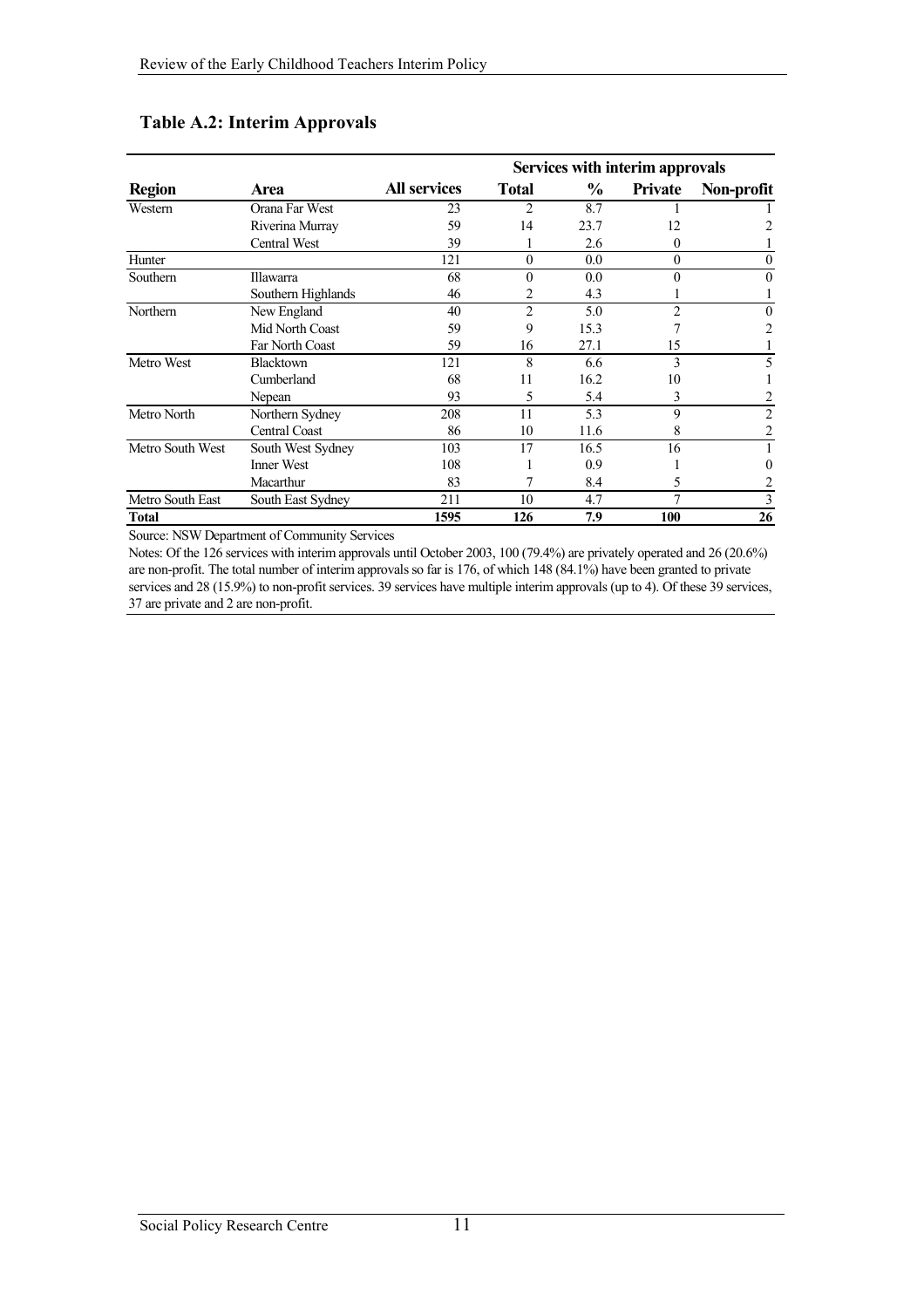|                  | Area                        |              | <b>Services</b><br>with interim | Services with interim approvals<br>and complaints |          |                           |
|------------------|-----------------------------|--------------|---------------------------------|---------------------------------------------------|----------|---------------------------|
| Region           |                             | All services | approvals                       | <b>Total</b>                                      |          | <b>Private Non-profit</b> |
| Western          | Orana Far West              | 23           | $\overline{c}$                  |                                                   |          |                           |
|                  | Riverina Murray             | 59           | 14                              |                                                   |          |                           |
|                  | Central West                | 39           |                                 | 0                                                 | 0        |                           |
| Hunter           |                             | 121          | $\theta$                        | $\theta$                                          | $\Omega$ | $\Omega$                  |
| Southern         | Illawarra                   | 68           | $\Omega$                        | $\theta$                                          | 0        | $\Omega$                  |
|                  | Southern Highlands          | 46           | 2                               | $\theta$                                          |          | $\Omega$                  |
| Northern         | New England                 | 40           | $\overline{c}$                  | $\theta$                                          | 0        | $\Omega$                  |
|                  | Mid North Coast             | 59           | 9                               | 4                                                 |          |                           |
|                  | Far North Coast             | 59           | 16                              | 10                                                | 10       | 0                         |
| Metro West       | Blacktown                   | 121          | 8                               | 3                                                 |          | 2                         |
|                  | Cumberland                  | 68           | 11                              | b                                                 |          |                           |
|                  | Nepean                      | 93           | 5                               |                                                   |          |                           |
| Metro North      | Northern Sydney             | 208          | 11                              | 7                                                 | h        |                           |
|                  | Central Coast               | 86           | 10                              | 5                                                 |          |                           |
| Metro South West | South West Sydney           | 103          | 17                              | 6                                                 | 6        | 0                         |
|                  | Inner West                  | 108          |                                 | 0                                                 |          |                           |
|                  | Macarthur                   | 83           |                                 | 5                                                 | 5        |                           |
| Metro South East | South East Sydney           | 211          | 10                              | 5                                                 | 5        | $\Omega$                  |
| Total<br>MOW D   | $\sqrt{2}$<br>$\sim$ $\sim$ | 1595         | 126                             | 57                                                | 52       | 5                         |

### **Table A.3: Complaints to the Department of Community Services about Children's Services**

Source: NSW Department of Community Services

Notes: DoCS has received complaints about 57 services with interim approvals, or 45.2% of the 126 services with interim approvals. For comparison, in NSW there are a total of 3037 licensed early childhood services. Of these, 786 (25.9%) have had complaints against them. Of the 57 services with complaints and approvals, 52 (91.2%) are private.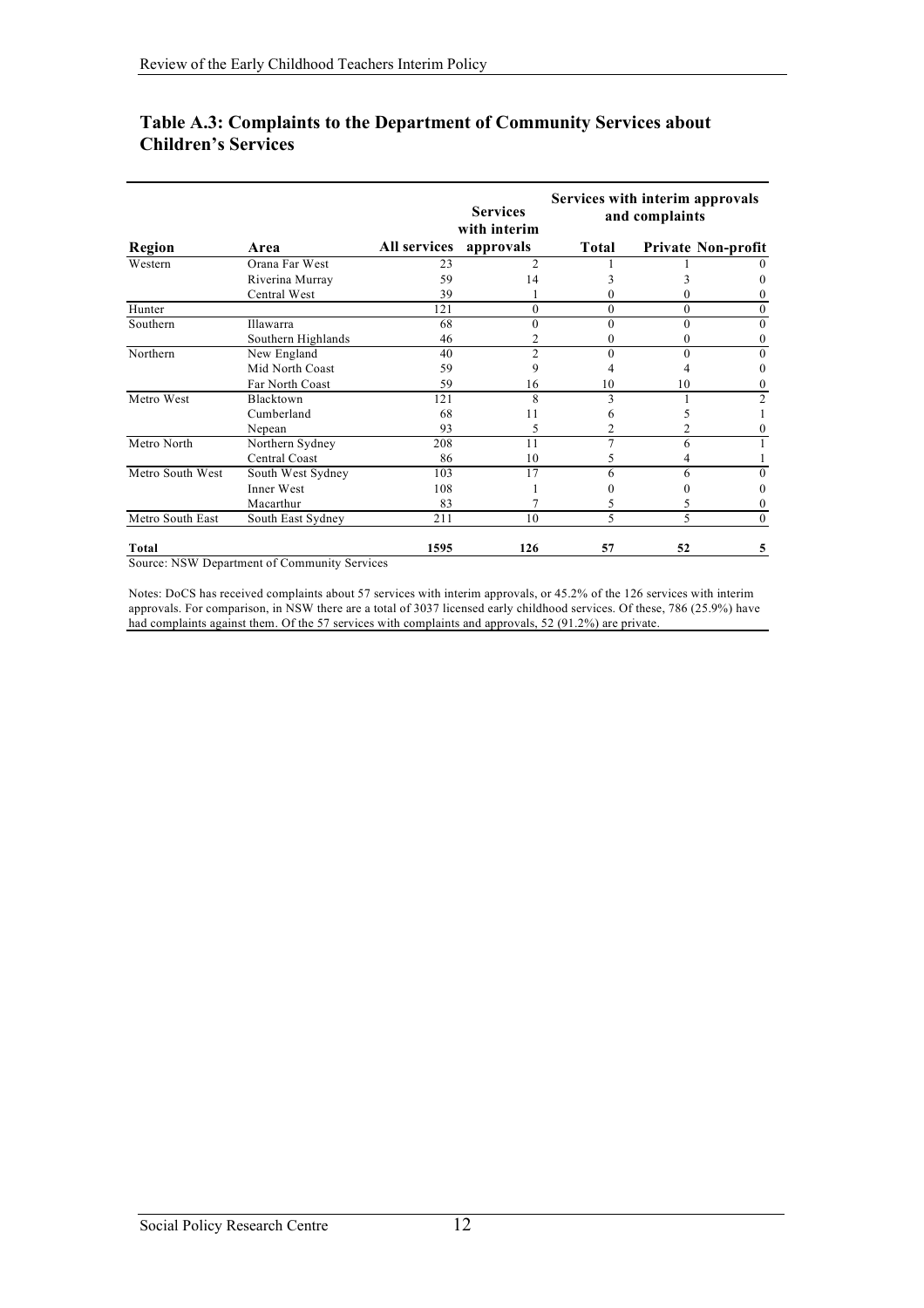### <span id="page-18-0"></span>**Appendix B Interview Questions**

#### **CSAs**

#### *Introduction*

Name, position, area/region.

#### *Implementation*

- 1) Can you describe your role in the implementation of the interim policy?
- 2) How long does it take a service to get approval under the interim policy?
- 3) How do services fill the teaching positions in the meantime?
- 4) Have you found that services have difficulties with the approval process (e.g. do they find it difficult to comply with advertising requirements)?
- 5) How do you monitor compliance with the interim policy (advertising, applications for the position)?
- 6) How do you decide on applications for multiple approvals?
- 7) What are your main considerations in granting approvals (i.e. how do you use your discretionary powers)?
- 8) In your opinion, why are privately owned centres over-represented among services with approvals?

#### *Impact*

- 9) Have there been any complaints about the interim policy?
- 10) Why do you think centres use the policy? (Do you think some centres use it to bypass regulations?)
- 11) In your opinion, what effect has the interim policy had on:
	- a) the availability of qualified staff?
	- b) the availability of children's services?
	- c) the quality of children's services?
	- d) teaching quality?
	- e) continuity of care?
- 12) Are you satisfied with the effects the policy has had?

#### *Future options*

13) How do you think the shortage of early childhood teachers should be addressed in the future (e.g. make the interim policy permanent, modify it, other policy ideas)?

ÖÖÖÖÖÖÖÖÖÖÖÖÖÖÖÖÖÖÖÖÖÖÖÖÖÖÖÖÖÖÖÖÖÖÖÖÖÖÖÖÖ..

#### **Licensees**

#### *Introduction*

1) Why did you seek approval under the interim policy? (Why, in your opinion, could you not find a qualified teacher for the position?)

#### *Implementation*

- 2) How long did the approval process take?
- 3) Were there any difficulties in the approval process?
- 4) How did you fill the teaching position in the meantime?
- 5) How much did the approval cost the service (advertising, processing applications)?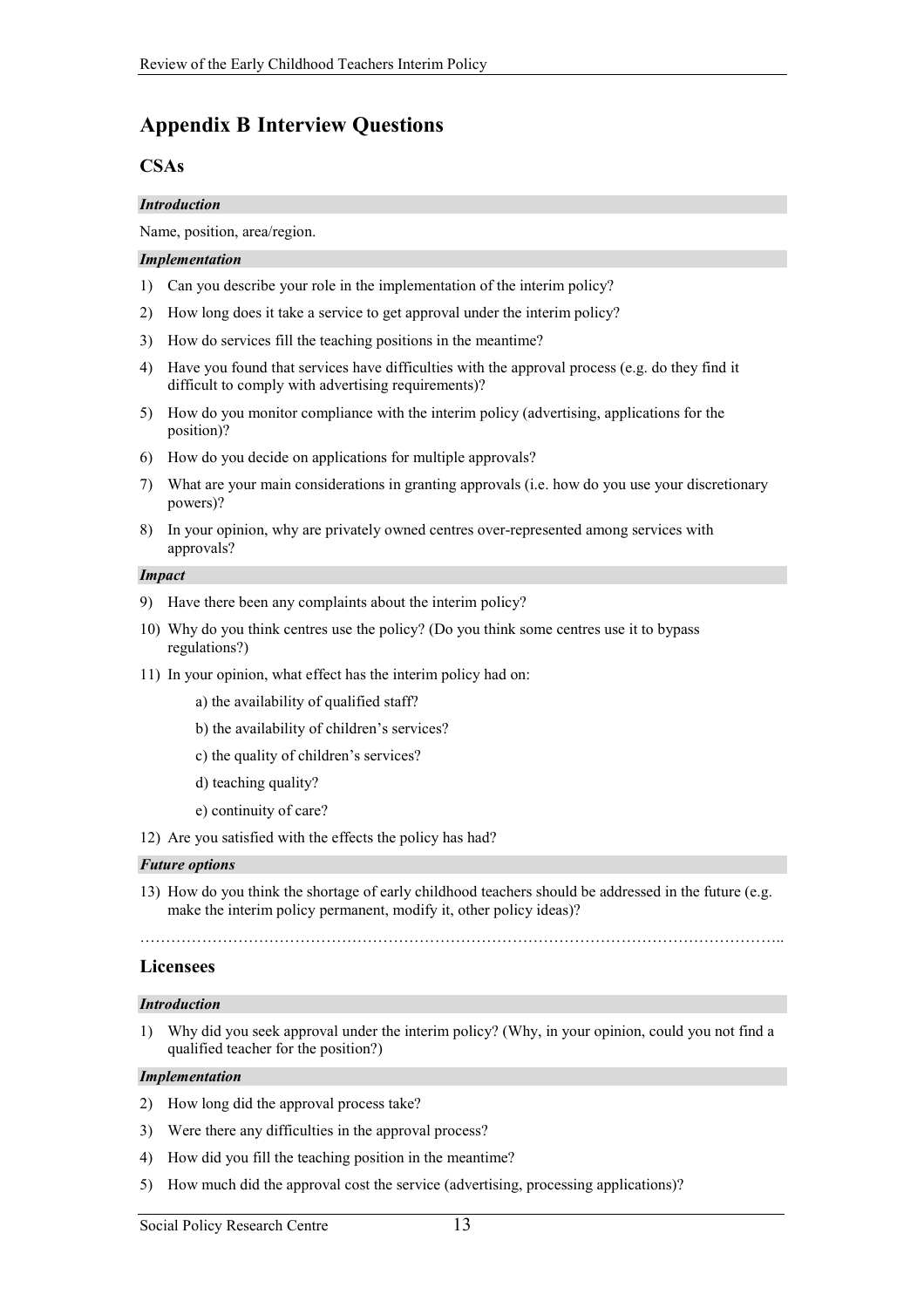- 6) Has it been difficult to comply with the interim policy (advertising and study requirements)?
- 7) What do think about the length of the approval (12 months)?
- 8) What will happen to the approval teacher and to the position when the approval expires?
- 9) What are the approval teacher's pay, working conditions and responsibilities compared to those of qualified teachers?
- 10) What are the costs to you of supporting the approval teacher's studies?

#### *Impact*

- 11) What are the implications for other staff of employing an approval teacher (e.g. do approval teachers fulfil a supervisory role)?
- 12) What are your experiences of having an approval teacher working in a qualified teacher's position (e.g. regarding training and experience)?
- 13) In your opinion, how has the interim policy affected your children's service? What effect has it had on:
	- a) the availability of qualified staff?
	- b) the availability of children's services?
	- c) the quality of children's services?
	- d) teaching quality?
	- e) continuity of care?
- 14) Overall, are you satisfied with the interim policy?

#### *Future options*

15) How do you think the shortage of early childhood teachers should be addressed in the future (e.g. make the interim policy permanent, modify it, other policy ideas)?

ÖÖÖÖÖÖÖÖÖÖÖÖÖÖÖÖÖÖÖÖÖÖÖÖÖÖÖÖÖÖÖÖÖÖÖÖÖÖÖÖÖ..

#### **Approval Teachers**

#### *Introduction*

1) How long have you been at this Centre / working in a teaching position under the ECT interim policy?

#### *Implementation issues*

- 2) Why did you seek a position under the interim policy?
- 3) What are your pay, working conditions and responsibilities (compared to pre-approval and to those of qualified teachers)?
- 4) How have you experienced
	- a) working in a teaching position?
	- b) studying part-time?
- 5) What do think about the length of the approval (12 months)?
- 6) What are your plans for when the approval expires?

#### *Impact*

- 7) In your opinion, how has the interim policy affected your children's service? What effect has it had on:
	- a) the availability of qualified staff?
	- b) the availability of children's services?
	- c) the quality of children's services?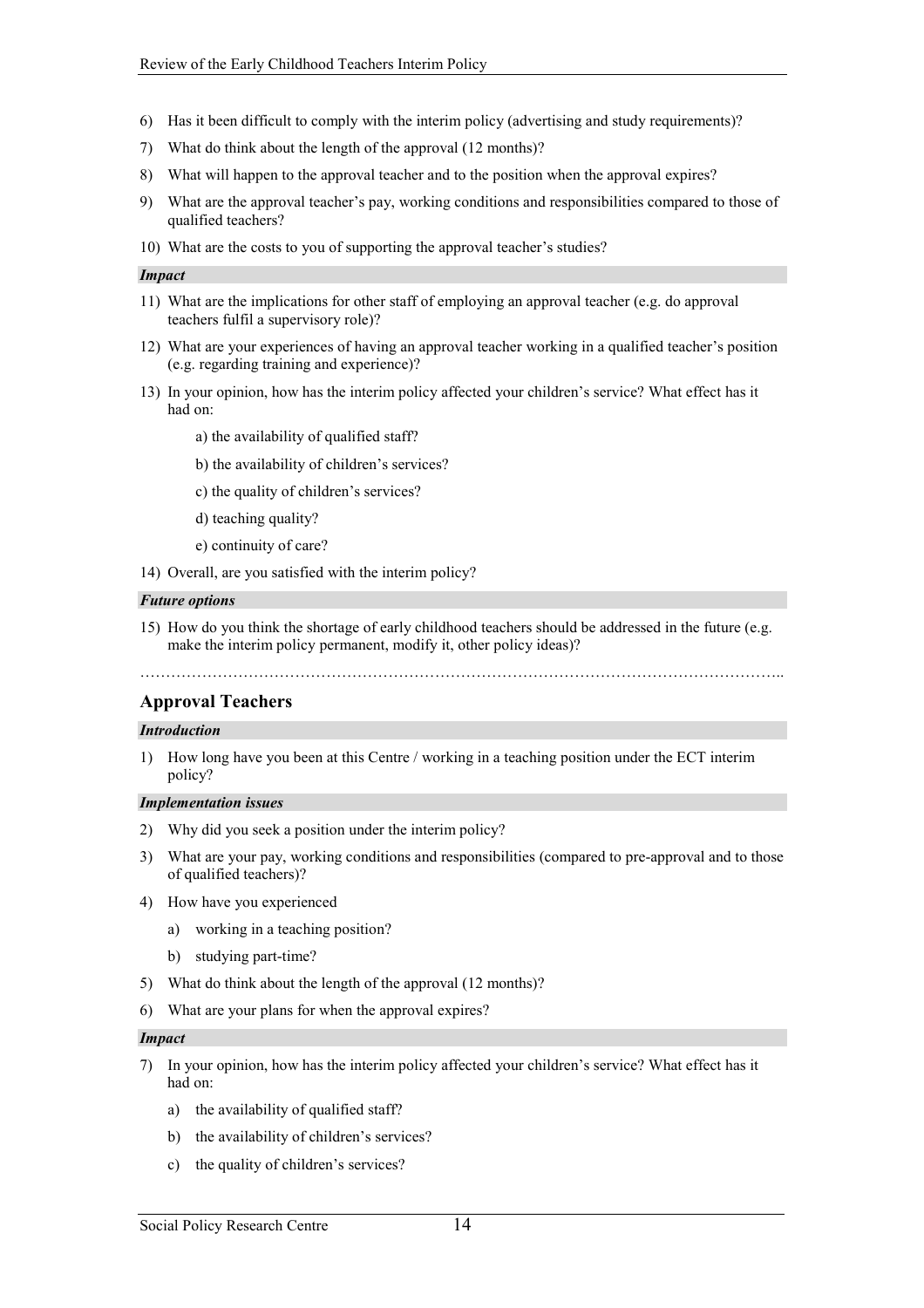- d) teaching quality?
- e) continuity of care?

#### *Future Options*

8) How do you think the shortage of early childhood teachers should be addressed in the future (e.g. make the interim policy permanent, modify it, other policy ideas)?

#### ÖÖÖÖÖÖÖÖÖÖÖÖÖÖÖÖÖÖÖÖÖÖÖÖÖÖÖÖÖÖÖÖÖÖÖÖÖÖÖÖÖ..

#### **Unions**

#### *Introduction*

1) How have you been involved with the Early Childhood Teachers interim policy?

#### *Implementation*

- 2) In your experience, what are approval teachers' pay and working conditions compared to those of qualified teachers? (This includes employer support for studying.)
- 3) Are pay and working conditions different in private and non-profit centres?
- 4) What is the approval teachers' experience of
	- a) working in a teaching position?
	- b) studying part-time?
- 5) What happens to approval teachers when the approval expires?
- 6) Why do you think centres use the interim policy? (Do you think some centres use it to bypass regulations?)
- 7) In your opinion, why are private services over-represented among services with approvals?

#### *Impact*

- 8) What are the implications for other staff of employing an approval teacher? (Do they fulfil a supervisory role or do they lack training?)
- 9) In your view, how has the interim policy affected children's services? What effect has it had on:
	- a) the availability of qualified staff?
	- b) the availability of children's services?
	- c) the quality of children's services?
	- d) teaching quality?
	- e) continuity of care?
- 10) Are you satisfied with the effects the policy has had?

#### *Future options*

11) How do you think the shortage of early childhood teachers should be addressed in the future (e.g. make the interim policy permanent, modify it, other policy ideas)?

ÖÖÖÖÖÖÖÖÖÖÖÖÖÖÖÖÖÖÖÖÖÖÖÖÖÖÖÖÖÖÖÖÖÖÖÖÖÖÖÖÖ..

#### **Large Employers and Interest Groups**

#### *Implementation issues*

- 1) Why do services seek approval under the interim policy (why do they have problems finding qualified staff)?
- 2) How long does it take a service to get approval under the interim policy?
- 3) Have you found that services have difficulties with the approval process (e.g. do they find it difficult to comply with advertising requirements)?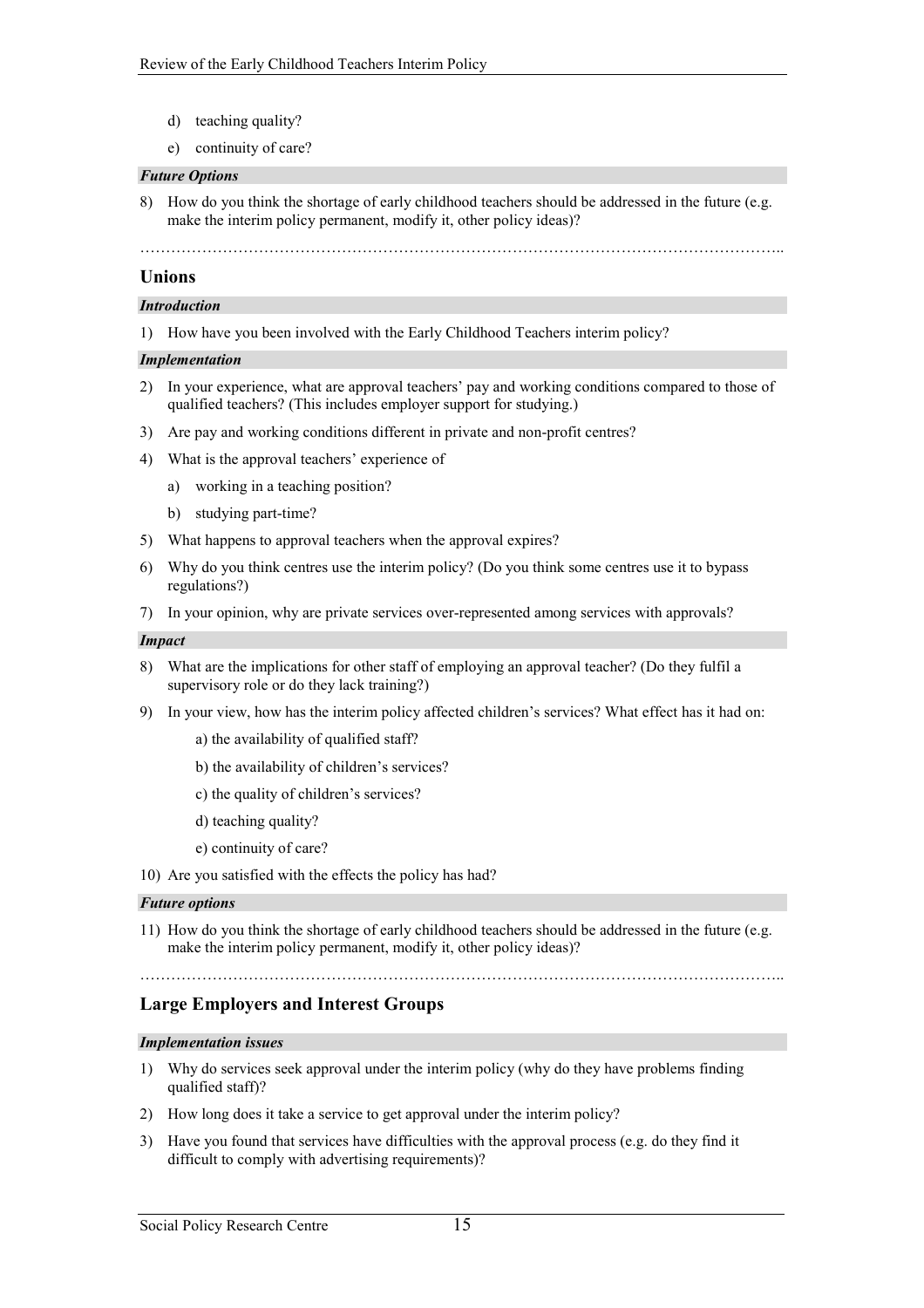- 4) What are approval teachers' pay and working conditions compared to those of qualified teachers? (This includes employer support for studying.)
- 5) Are pay and working conditions different in private and non-profit centres?
- 6) What are the implications for other staff of employing an approval teacher? (e.g. are approval teachers able to fulfil a supervisory role?)
- 7) What happens to approval teachers when the approval expires?
- 8) In your opinion, why are privately owned centres over-represented among services with approvals?

#### *Impact*

- 9) Have there been any complaints about the policy?
- 10) In your view, how has the interim policy affected children's services? What effect has it had on:
	- a) the availability of qualified staff?
	- b) the availability of children's services?
	- c) the quality of children's services?
	- d) teaching quality?
	- e) continuity of care?
- 11) Overall, are you satisfied with the interim policy?

#### *Future Options*

12) How do you think the shortage of early childhood teachers should be addressed in the future (e.g. make the interim policy permanent, modify it, other policy ideas)?